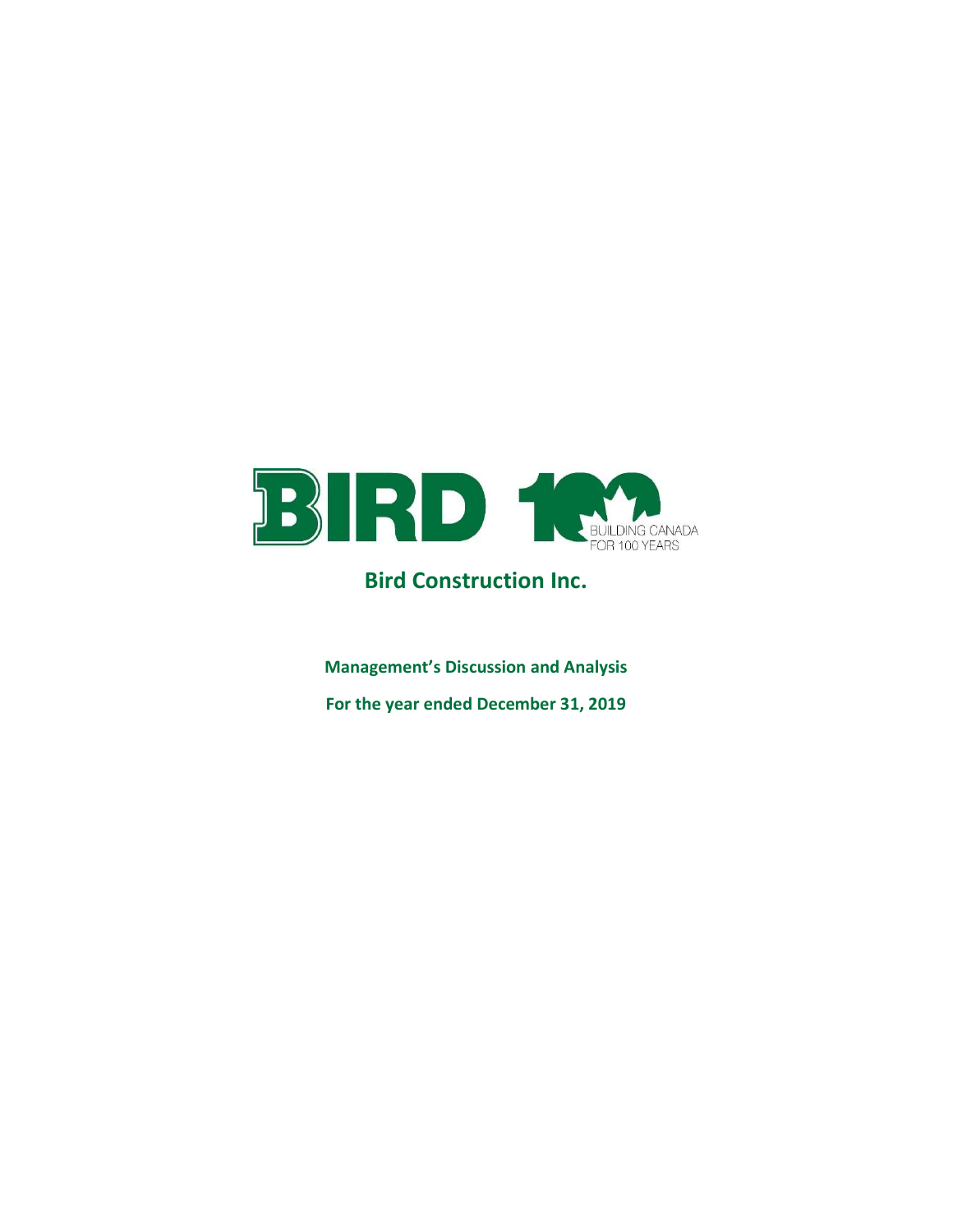# **Management's Discussion and Analysis**

The following Management's Discussion and Analysis ("MD&A") of Bird Construction Inc.'s ("the Company" or "Bird") financial condition and results of operations should be read in conjunction with the December 31, 2019 consolidated financial statements of Bird Construction Inc. This discussion contains forward-looking information, which are subject to a variety of factors that could cause actual results to differ materially from those contemplated by this information. See "Forward-Looking Information". Some of the factors that could cause results or events to differ from current expectations include, but are not limited to, the factors described under "Risks Relating to the Business" included in the Company's most current Annual Information Form dated March 10, 2020. This MD&A has been prepared as of March 10, 2020. Additional information about the Company is available through the System for Electronic Document Analysis and Retrieval (SEDAR) at www.sedar.com and includes the Company's Annual Information Form and other filings.

# **Table of Contents**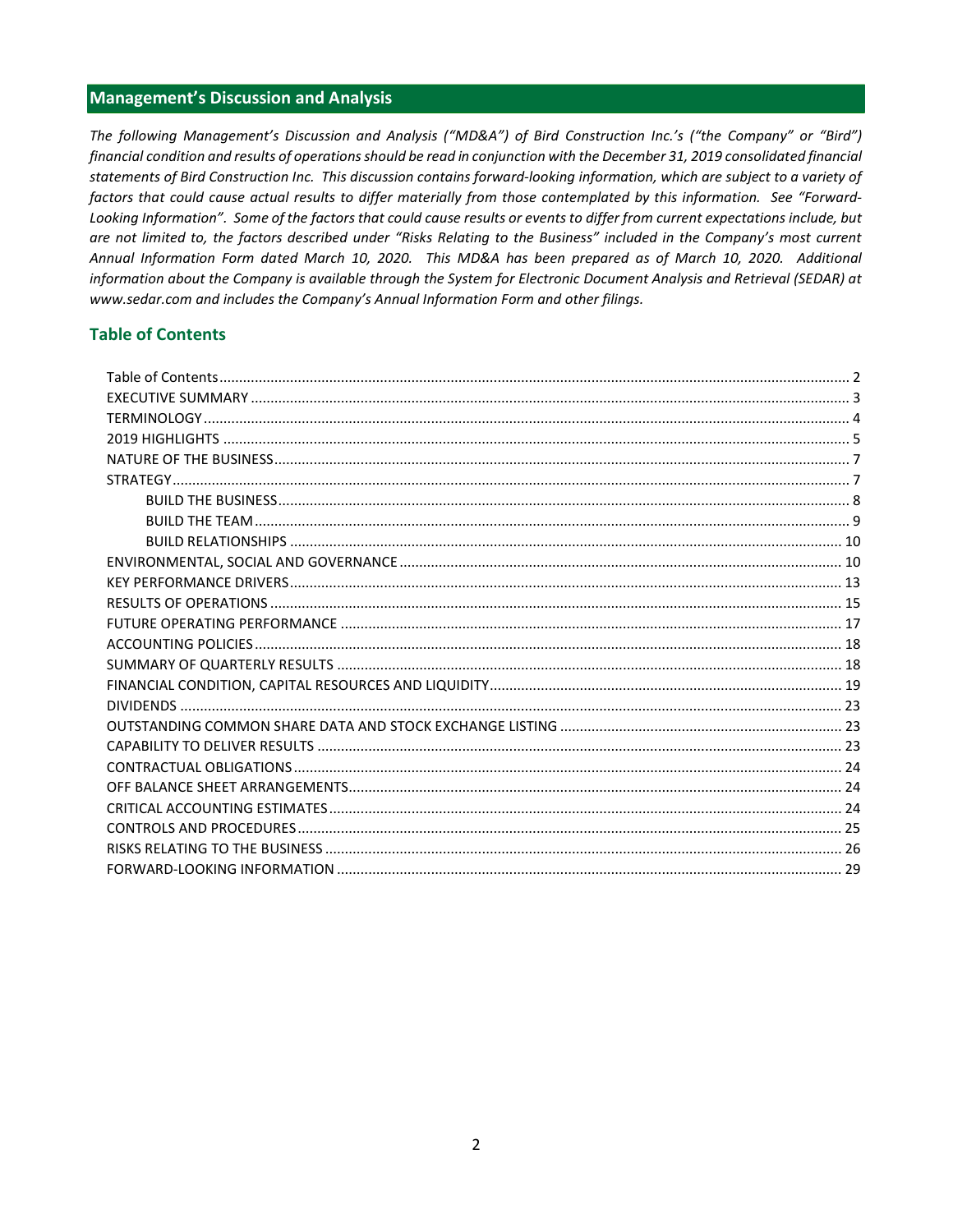| <b>EXECUTIVE SUMMARY</b>                                     |                 |                    |              |
|--------------------------------------------------------------|-----------------|--------------------|--------------|
|                                                              |                 |                    |              |
| (in thousands of Canadian dollars, except per share amounts) | 2019            | 2018               | $2017^{(1)}$ |
| <b>Income Statement Data</b>                                 |                 |                    |              |
| Revenue                                                      | \$<br>1,376,408 | \$<br>1,381,784 \$ | 1,418,557    |
| Net income (loss)                                            | 9,484           | (1,013)            | 8,836        |
| Basic and diluted earnings (loss) per share                  | 0.22            | (0.02)             | 0.21         |
|                                                              |                 |                    |              |
| Adjusted EBITDA <sup>(2)</sup>                               | 32,292          | 10,914             | 25,676       |
| Adjusted EBITDA Margin <sup>(2)</sup>                        | 2.35%           | 0.79%              | 1.81%        |
|                                                              |                 |                    |              |
| <b>Cash Flow Data</b>                                        |                 |                    |              |
| Net increase (decrease) in cash and cash equivalents         | 21,763          | 24,606             | (127, 615)   |
| Cash flows from operations before changes in non-cash        |                 |                    |              |
| working capital <sup>(3)</sup>                               | 30,201          | 12,320             | 26,938       |
| Additions to property and equipment (4)                      | 14,431          | 14,613             | 14,572       |
| Cash dividends paid                                          | 16,582          | 16,582             | 17,891       |
| Cash dividends declared per share                            | 0.39            | 0.39               | 0.39         |
| <b>Balance Sheet Data</b>                                    |                 |                    |              |
| Total assets                                                 | 856,787         | 652,021            | 706,732      |
| Working capital                                              | 80,503          | 70,215             | 84,078       |
| Loans and borrowings (current and non-current)               | 40,621          | 21,198             | 18,598       |
| ROU Liabilities (current and non-current) <sup>(5)</sup>     | 31,100          | 8,759              | $\sim$       |
| Shareholders' equity                                         | 127,720         | 136,229            | 153,816      |

 $^{(1)}$  2017 reported figures have been restated applying IFRS 15

<sup>(2)</sup> Adjusted EBITDA and Adjusted EBITDA Margin are non-GAAP measures and do not have standardized meanings under IFRS. See "Non-GAAP Measures"

(3) Refer to the consolidated statement of cash flows

 $<sup>(4)</sup>$  Includes computer software purchases classified as intangible assets</sup>

 $^{(5)}$  IFRS 16 was adopted effective January 1, 2019 using the modified retrospective approach, prior periods have not been restated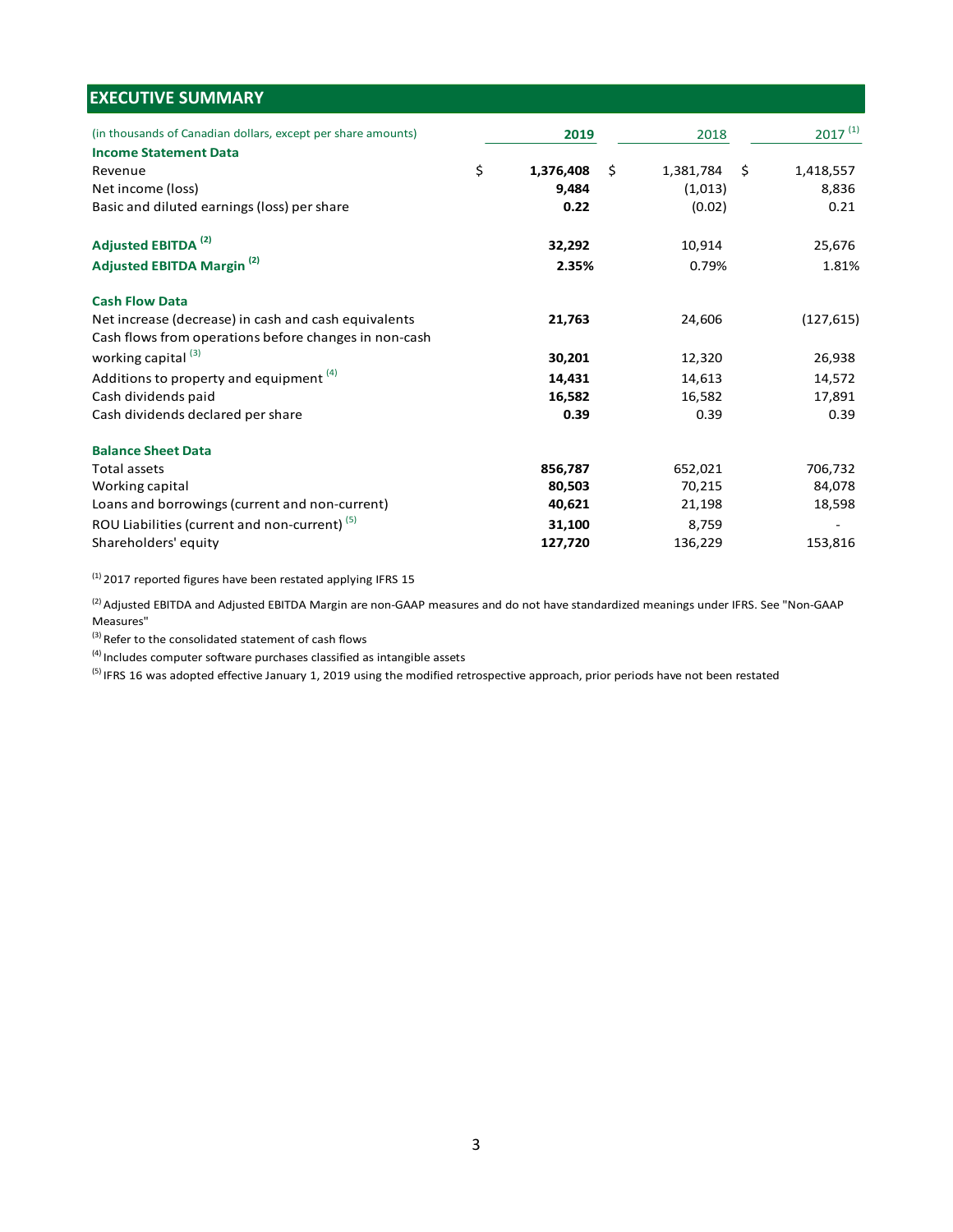# **TERMINOLOGY**

Throughout this report, management uses the following terms not found in International Financial Reporting Standards (IFRS) and which do not have a standardized meaning. Therefore, these terms may not be comparable with similar terms presented by other companies and require definition:

- "Adjusted EBITDA" represents earnings before interest, taxes, depreciation and amortization, finance and other costs, finance income, impairment of property and equipment, impairment of goodwill and intangible assets, gain or loss on sale of property and equipment, restructuring and severance costs outside of normal course, and acquisition-related and integration costs.
- "Adjusted EBITDA Margin" is the percentage derived by dividing Adjusted EBITDA by construction revenue.
- "Gross Profit Percentage" is the percentage derived by dividing gross profit by construction revenue. Gross profit is calculated by subtracting construction costs from construction revenue.
- "Backlog" (also referred to in the construction industry as "work on hand") is the total value of all contracts awarded to the Company, less the total value of work completed on these contracts as of the date of the most recently completed quarter. This includes all contracts that have been awarded to the Company whether the work has commenced or will commence in the normal course. It includes all the Company's remaining performance obligations in its contracts with its clients. It does not include amounts for variable consideration that are constrained, agency relationship construction management projects, and estimated future work orders to be performed as part of master services agreements.
- "Pending Backlog" is the total potential revenue of awarded but not contracted projects including where the Company has been named preferred proponent, where a contract has not been executed and where the letter of intent or agreement received are non-binding. It may also include amounts for agency relationship construction management projects, pre-construction activities and estimated future work orders to be performed as part of master services agreements. Management does not provide any assurance that a contract will be finalized, or revenue recognized in the future.
- "Lost Time Incident Frequency" or "LTI Frequency" is the number of lost time incidents recorded per 200,000 manhours of work by Bird employees.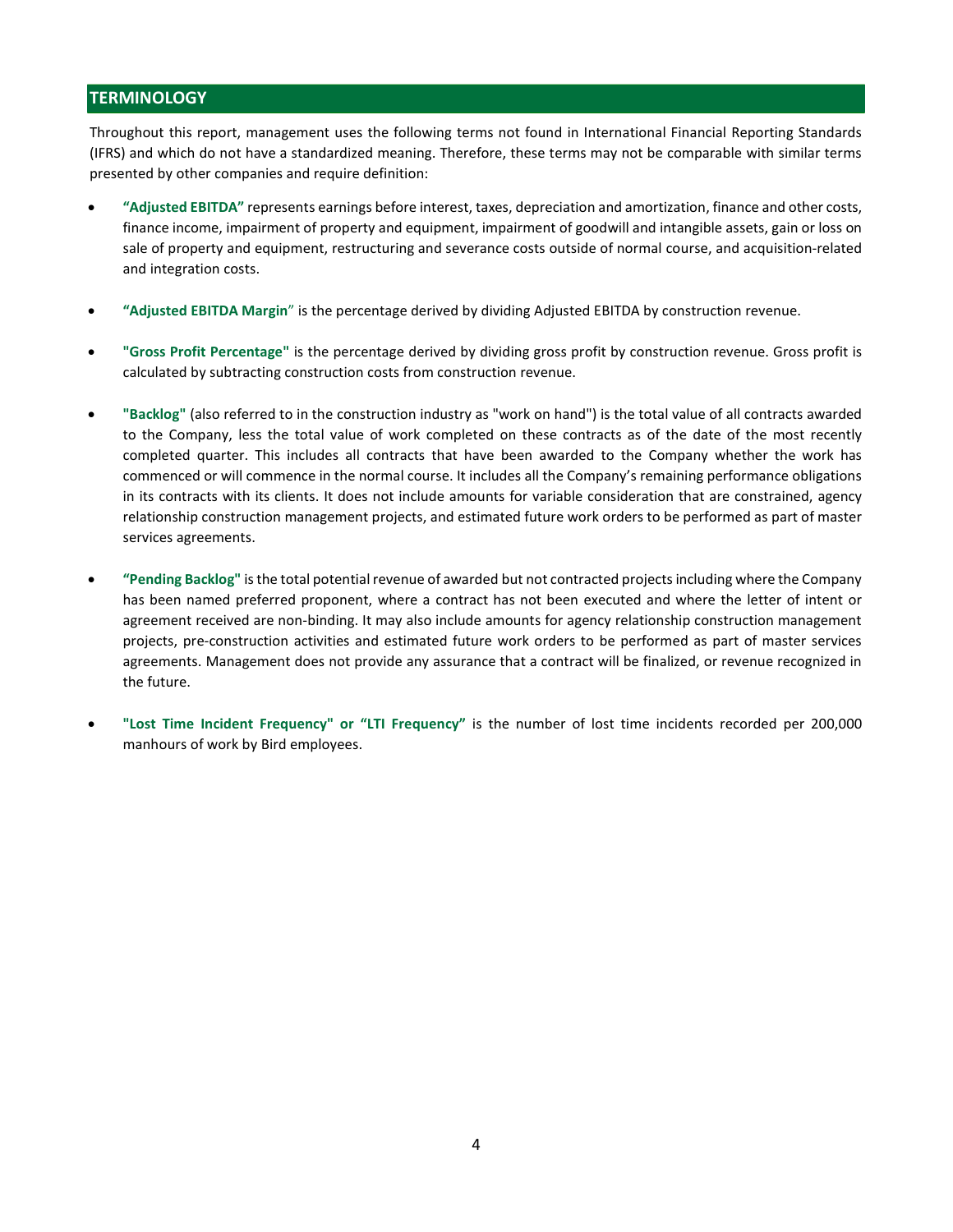# 2019 HIGHLIGHTS

- In the fourth quarter of 2019, the Company recorded net income of \$8.2 million on construction revenue of \$420.6 million compared with net income of \$6.4 million on \$385.9 million of construction revenue respectively in 2018. The year-over-year increase of revenue in the fourth quarter of 9.0% was driven by growth in the industrial work programs more than offsetting a decline in the institutional work programs. The year-over-year increase in fourth quarter net income is reflective of the improvement in earnings attributable to the mix of higher margin self-perform industrial work programs in the fourth quarter of 2019.
- Adjusted EBITDA and Adjusted EBITDA Margin in the fourth quarter of 2019 were \$16.0 million and 3.81%, respectively. Adjusted EBITDA increased \$4.2 million or 36% from \$11.8 million in the fourth quarter of 2018. Adjusted EBITDA Margin increased 75 basis points from the 3.06% recorded in fourth quarter of 2018.
- In 2019, the Company recorded net income of \$9.5 million on construction revenue of \$1,376.4 million compared with a net loss of \$1.0 million on \$1,381.8 million of construction revenue in 2018. Although volume was stable year-over year, the mix of revenue was more diversified as the Company's higher margin industrial work program ramped up throughout the year. The year-over-year income improvement was primarily driven by the increase in gross profit from the shift in the mix of revenue in 2019.
- Adjusted EBITDA and Adjusted EBITDA Margin for fiscal 2019 was \$32.3 million and 2.35%, respectively. Adjusted EBITDA increased \$21.4 million or 196% compared to \$10.9 million in fiscal 2018. Adjusted EBITDA Margin increased 156 basis points from the 0.79% recorded in fiscal 2018.
- The Company, through its joint venture with ATCO Structures, continues to progress on site construction work for the LNG Canada Cedar Valley Lodge. Construction commenced in the first quarter of 2019 and is planned to continue through spring 2021. Throughout the year modules were delivered and installed on site and core buildings continued to be erected and enclosed. The facility is being built to house workers involved in the construction of LNG Canada's natural gas liquefaction and export facility. The project is one of the largest accommodation facilities ever built in Canada.
- In 2019, the Company secured \$1,627.9 million of new contract awards and change orders and executed \$1,376.4 million of construction revenues. The new contract awards through the year contributed to a Backlog of \$1,547.4 million for the Company at December 31, 2019, an increase of \$251.5 million, or 19.4% from the \$1,295.9 million of Backlog recorded at December 31, 2018. Key new contract awards in 2019 that demonstrate the Company's success in diversifying its work program include:
	- o In the fourth quarter of 2019, the Company executed a subcontract with East-West Connectors, the consortium contracted by the City of Ottawa to design, build and finance the Stage 2 Confederation Line Extension ("CLE") project in Ottawa, Ontario. Bird will construct seven Confederation Line Stage 2 light rail transit stations and one light maintenance and storage facility. Substantial completion of the East Extension is expected in 2024 with the West Extension to achieve substantial completion in 2025.
	- o In the third quarter of 2019, the Company signed multiple contracts for services for an undisclosed amount at an LNG Liquefaction Export Terminal Facility in Kitimat, British Columbia. The contracts include a site civil works program and the engineering, procurement, and construction ("EPC'') of sixteen administrative and service buildings. The EPC buildings program will consist of a combination of pre-engineered and modular buildings. The contracts have commenced and will continue into 2022.
	- o In the third quarter of 2019, the Company signed a construction management contract with Westwood Construction to build a mixed-use development located in north Halifax. The contract will be constructed over a three-year period and will include two high rise towers and two levels of underground parking. The full project value is approximately \$140 million but, due to the agency nature of the contract with Bird, only the construction management services portion of the project was added to Backlog.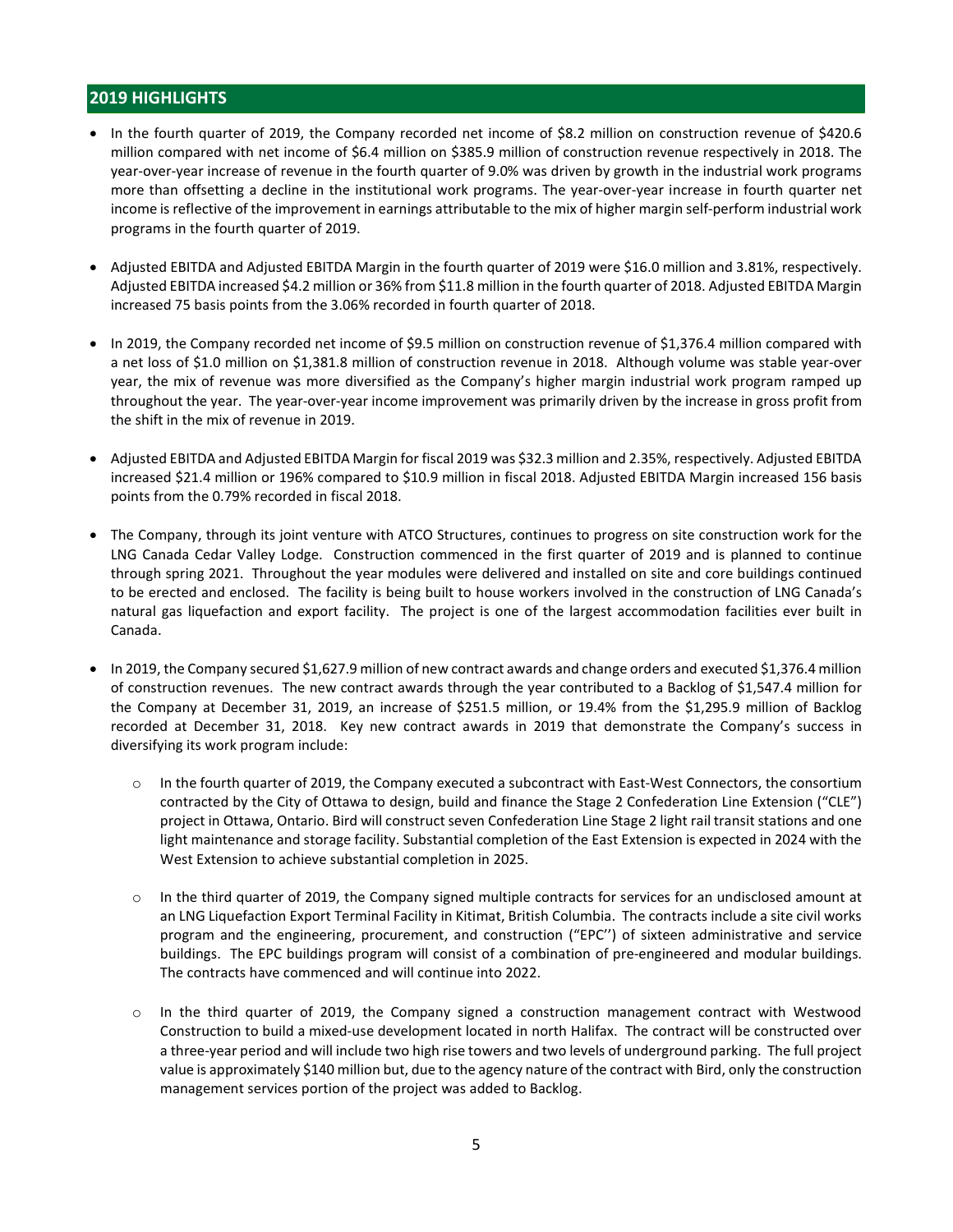- In 2019, cash and cash equivalents increased \$21.8 million, net of the effects of foreign exchange, to \$180.3 million from \$158.9 million at the end of 2018. Most of changes in cash and equivalents during the year relate to changes in the noncash net current asset/liability position which can fluctuate significantly in the normal course of business.
- The Board has declared monthly eligible dividends of \$0.0325 per common share for March 2020 and April 2020.
- Subsequent to year end, the Company achieved substantial performance on a PPP project as defined in the provincial lien legislation.

#### NON-GAAP MEASURES

#### Adjusted EBITDA

| \$158.9 million at the end of 2018. Most of changes in cash and equivalents during the year relate to changes in the non-<br>cash net current asset/liability position which can fluctuate significantly in the normal course of business.                                                                                                                                                                                                                                          |   |                                                                   |                                                                  |    |                                                                         |
|-------------------------------------------------------------------------------------------------------------------------------------------------------------------------------------------------------------------------------------------------------------------------------------------------------------------------------------------------------------------------------------------------------------------------------------------------------------------------------------|---|-------------------------------------------------------------------|------------------------------------------------------------------|----|-------------------------------------------------------------------------|
| • The Board has declared monthly eligible dividends of \$0.0325 per common share for March 2020 and April 2020.                                                                                                                                                                                                                                                                                                                                                                     |   |                                                                   |                                                                  |    |                                                                         |
| Subsequent to year end, the Company achieved substantial performance on a PPP project as defined in the provincial<br>$\bullet$<br>lien legislation.                                                                                                                                                                                                                                                                                                                                |   |                                                                   |                                                                  |    |                                                                         |
| <b>NON-GAAP MEASURES</b>                                                                                                                                                                                                                                                                                                                                                                                                                                                            |   |                                                                   |                                                                  |    |                                                                         |
| GAAP measures. Therefore, these measures may not be comparable with similar measures presented by other companies.<br>Management uses Adjusted EBITDA to assess the operating performance of its business. Management believes that<br>investors and analysts use Adjusted EBITDA, it may provide predictive value to assess the on-going operations of the<br>business and it provides a more consistent comparison between financial reporting periods.<br><b>Adjusted EBITDA</b> |   |                                                                   |                                                                  |    |                                                                         |
| (in thousands of Canadian dollars, except percentage amounts)                                                                                                                                                                                                                                                                                                                                                                                                                       |   | 2019                                                              | 2018                                                             |    | $2017^{(1)}$                                                            |
| Net income (loss)<br>Add: Income tax expense (recovery)<br>Add: Depreciation and amortization<br>Add: Finance and other costs<br>Less: Finance income<br>Add: Loss (gain) on sale of property and equipment<br>Add: Restructuring and severance costs <sup>(2)</sup>                                                                                                                                                                                                                | Ŝ | 9,484<br>2,475<br>15,814<br>5,558<br>(2,596)<br>(1, 346)<br>2,903 | \$<br>(1,013)<br>(1,661)<br>11,236<br>4,611<br>(1, 386)<br>(873) | Š. | 8,836<br>4,242<br>11,989<br>1,995<br>(1, 298)<br>(88)<br>$\blacksquare$ |
| <b>Adjusted EBITDA</b>                                                                                                                                                                                                                                                                                                                                                                                                                                                              |   | 32,292                                                            | 10,914                                                           |    | 25,676                                                                  |
| Adjusted EBITDA Margin <sup>(3)</sup>                                                                                                                                                                                                                                                                                                                                                                                                                                               |   | 2.35%                                                             | 0.79%                                                            |    | 1.81%                                                                   |
| Notes<br><sup>(1)</sup> 2017 reported figures have been restated applying IFRS 15.<br><sup>(2)</sup> Restructuring and severance costs did not meet the criteria to be classified under restructuring costs as defined in accordance with IFRS.<br>(3) Calculated as Adjusted EBITDA divided by Revenue                                                                                                                                                                             |   |                                                                   |                                                                  |    |                                                                         |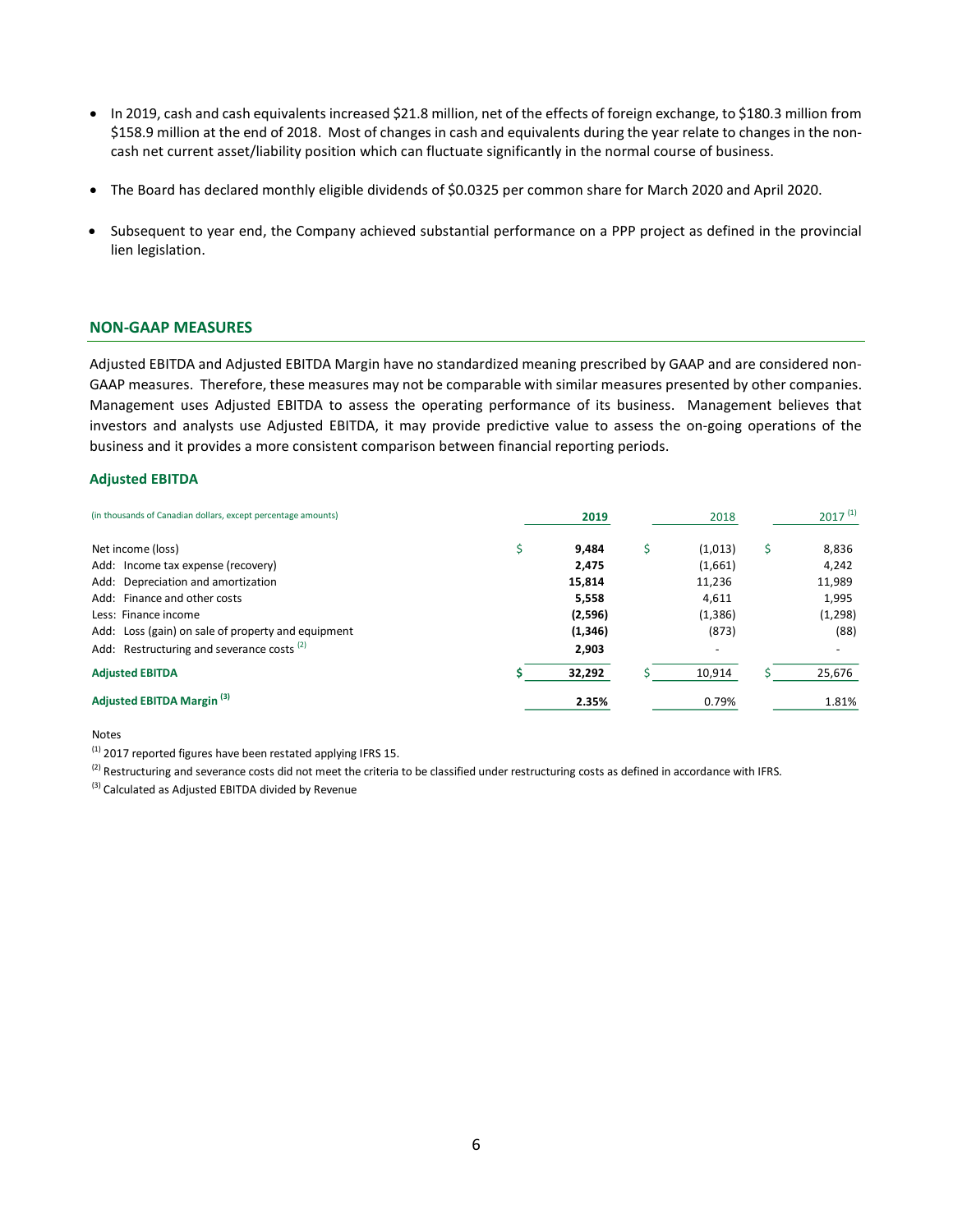# NATURE OF THE BUSINESS

The Company operates as a general contractor in the Canadian construction market with offices in St. John's, Halifax, Saint John, Wabush, Montreal, Ottawa, Toronto, Winnipeg, Calgary, Edmonton, and Vancouver with headquarters in Toronto and Edmonton. The Company and its predecessors have been in operation for 100 years. The Company focuses primarily on projects in the industrial, commercial and institutional sectors of the general contracting industry.

Within the industrial sector, Bird constructs industrial buildings and performs civil construction operations including site preparation, concrete foundations, metal & modular fabrication, mechanical process work, underground piping and earthwork for clients primarily operating in the oil and gas, liquefied natural gas ("LNG"), mining and nuclear sector. Within the institutional sector, Bird constructs hospitals, post-secondary education facilities, schools, prisons, courthouses, government buildings, retirement and senior housing, as well as environmental facilities that include water and wastewater treatment centres, composting facilities and biosolids treatment and management facilities. Within the commercial sector, Bird's operations include the construction and renovation of shopping malls, big box stores, office buildings, hotels and selected mixed-use high-rise condominiums and apartments.

The Company has developed expertise in the construction of vertical elements and overall management of transportation related projects and will continue to enhance our abilities in this market. Bird also invests equity in PPP projects to support construction operations. In all sectors, Bird contracts with its clients using a combination of fixed price, unit price, designbuild, alternative finance projects, Public Private Partnerships ("PPP"), cost reimbursable (such as cost plus, construction management and integrated project delivery methods).

While Bird self-performs some elements of its projects, particularly in the industrial market and in conjunction with its civil construction and contract mining operations, a significant portion of the overall construction risk rests with Bird's subcontractors. The scope of work of each subcontractor is generally defined by the same contract documents that form the basis of the Company's agreements with its clients. The terms of the agreements between the Company and its clients are generally replicated in the agreements between the Company and its subcontractors. These "flow-down" provisions substantially mitigate the risk borne by the Company. Depending on the value of the work, the Company may require bonds or other forms of contract security including enrolling our subcontractors in Bird's subcontractor default insurance program which should mitigate exposure to possible additional costs should a subcontractor not be able to meet its contractual obligations. Bird's primary constraint on growth is the ability to secure new work at reasonable margins and the availability of qualified professional staff who can be assigned to manage the projects.

# **STRATEGY**

In 2016, the Company undertook a comprehensive strategic review to assess its market position and re-establish medium and long-term goals. This process culminated in the Company's Board of Directors endorsing the Build Bird strategic plan that has been developed to further enhance the Company's position as a premier Canadian contractor driven by the passion and dedication of a team of construction professionals. The Build Bird strategic plan is going into its fourth year of implementation in 2020 and features three core pillars: Build the Business, Build the Team and Build Relationships. Each pillar has been further expanded into three primary initiatives detailed below with the express purpose of improving the Company's margins and overall profitability through 2021 and building a healthier company that can deliver more consistent earnings through the various economic cycles. Work on the next strategic plan has commenced and the Company expects that plan to be fully developed later this year.

Broadly, Bird's strategic focus is to secure a diversified mix of projects in markets with the potential for higher profit margins. For industrial, this has meant lump sum self-perform contracts across a variety of sectors and a move into the nuclear sector in Ontario. The Company's focus in the institutional and commercials markets has been targeted at social infrastructure with a strong focus on lowering the risk profile of this work program through project selection and diversifying contracting methodologies. For Bird Heavy Civil, the focus will continue to be on diversifying the customer base on select mining support and environmental projects on mine sites.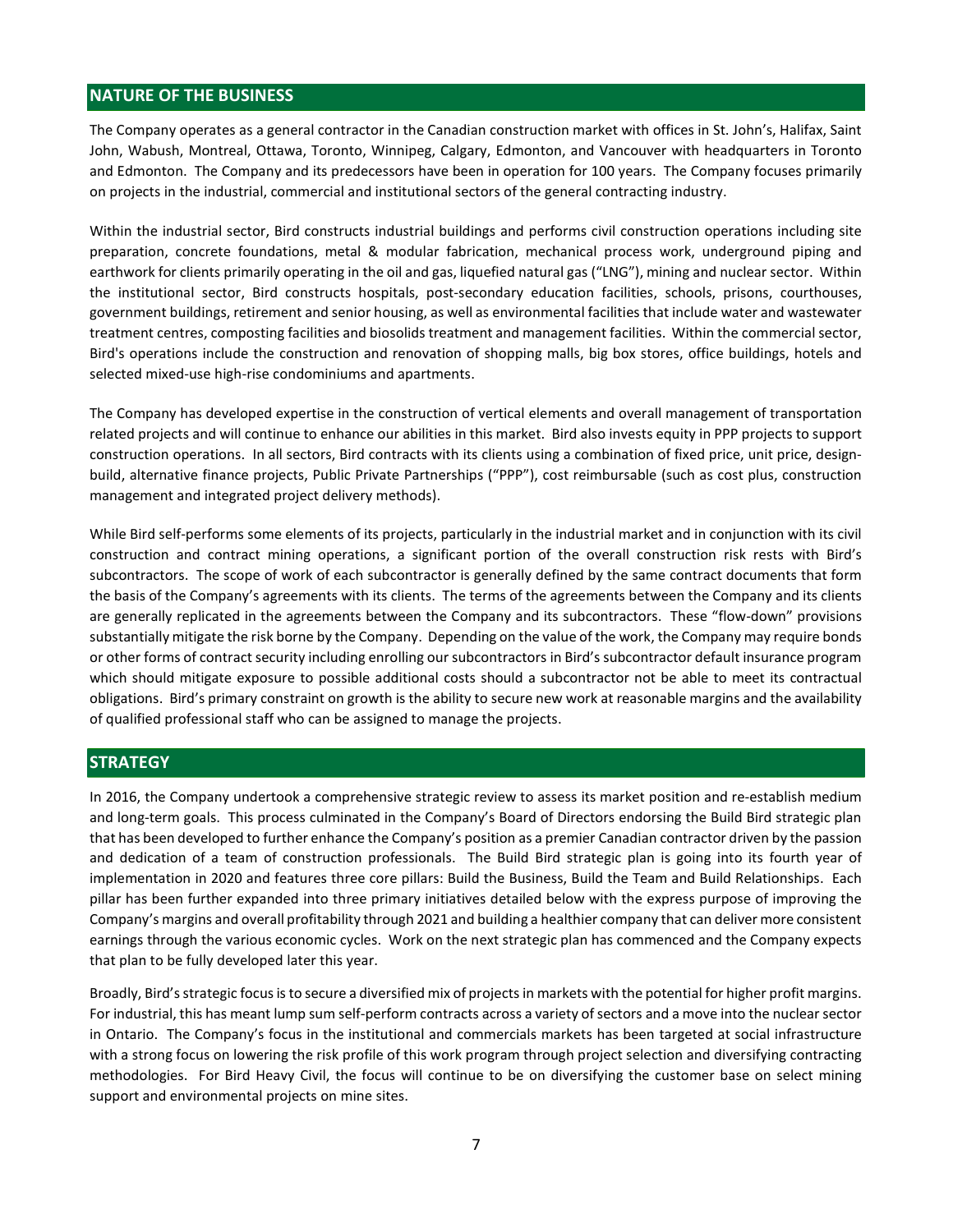#### BUILD THE BUSINESS

#### Diversification and Growth

The diversification of the Company's work program and earnings base is intended to strengthen the Company by making it healthier and more resilient during economic downturns. Diversification and Growth can be realized through geographic expansion of existing services, introduction of new services and the development of new clients. The Company sees opportunities in areas that were selected by the federal government to invest in such as indigenous communities, environmental initiatives and transportation projects. The Company's goal is to leverage its areas of expertise to participate more fully in these markets on selective projects where it can develop a compelling win strategy. The Company intends to be very selective in its execution of the strategy to ensure it grows and diversifies profitably.

Through its geographic expansion efforts, the Company continues to express its preference for design-build construction contracts where its proven experience provides Bird with a source of competitive advantage. In doing so, the Company also looks to ensure there is a balanced risk profile in its work program so that there is a mix of lower risk delivery methods such as construction management, cost-plus and integrated project delivery ("IPD") with higher risk methods such as stipulated sum, unit price, design-build, alternative finance projects and PPP. The Company is also looking for opportunities to expand commercial and institutional expertise into additional markets in Canada. The Edmonton Commercial office was established in 2017 and despite continued expectations for challenging market conditions in Alberta, the business is positioning itself to develop the team and its capabilities to service the region on a long-term basis. The Company has been successful already in expanding its presence in northern Canada. The Company participates in the light rail transit ("LRT") segment of the transportation market by utilizing project teams from across the country in pursuit of the 'vertical' elements of these projects (i.e. maintenance facilities, stations, platforms) generally as a preferred subcontractor to 'horizontal' contractors where risk can be appropriately managed.

New service offerings also contribute to Bird's Diversification and Growth strategy. The Company intends to pursue more opportunities in the nuclear market in Ontario building on successes achieved in 2018 and 2019. The Company continues to leverage the mechanical and electrical experience it gained in its 2013 acquisition of Nason Contracting Group Ltd. to pursue process related contracts in the industrial market sector. The Company intends to build on its successful growth into the environmental market with projects active in four provinces. By continuing to build our expertise, the Company hopes to further establish its position as a top tier environmental firm in the construction of bio-solid treatment facilities, composting facilities and in water and wastewater treatment facilities across the country. We also selectively identify and pursue Maintenance, Repair and Operations ("MRO") opportunities with our energy clients in northern Alberta to further build a recurring revenue stream. The overall goal is to increase the contribution from projects in the nuclear sector, turnkey process mechanical, environmental and MRO markets to be balanced with our traditional full service civil, concrete formwork, earthmoving and building services. Any of these services can be combined to meet a client's needs.

As part of the Company's growth strategy, the Company uses its existing relationships in established markets to expand its work program. As one of only a few general contractors in Canada with a national footprint, Bird looks to deepen its relationship with existing private clients that have a portfolio of properties and development opportunities both regionally and across Canada while also seeking to foster new client relationships. Historically, in western Canada the Company's industrial work program has been focused on the oil sands where it has secured a reputation as a safe, reliable and costeffective general contractor. In the coming years, the Company intends to leverage these proven capabilities to develop clients and work programs more broadly. As of 2018, the Company now has industrial related projects, including heavy civil, in regions across the country. Bird Heavy Civil should widen its established activities in the Labrador Trough region to secure similar opportunities in eastern Canada. This expanded geographical scope should also support the need to develop additional clients, primarily in Ontario, Quebec and northern Canada to diversify from Bird Heavy Civil's historical focus on the iron ore market. These efforts to develop new clients requires a commitment to business development and a recognition that program accomplishments take time to mature, particularly given the market conditions seen in the resource sector in recent years.

The focus on diversification has brought to light new market opportunities for the Company, some of which the Company has been able to service through organic growth and others where the Company has identified the need for an acquisition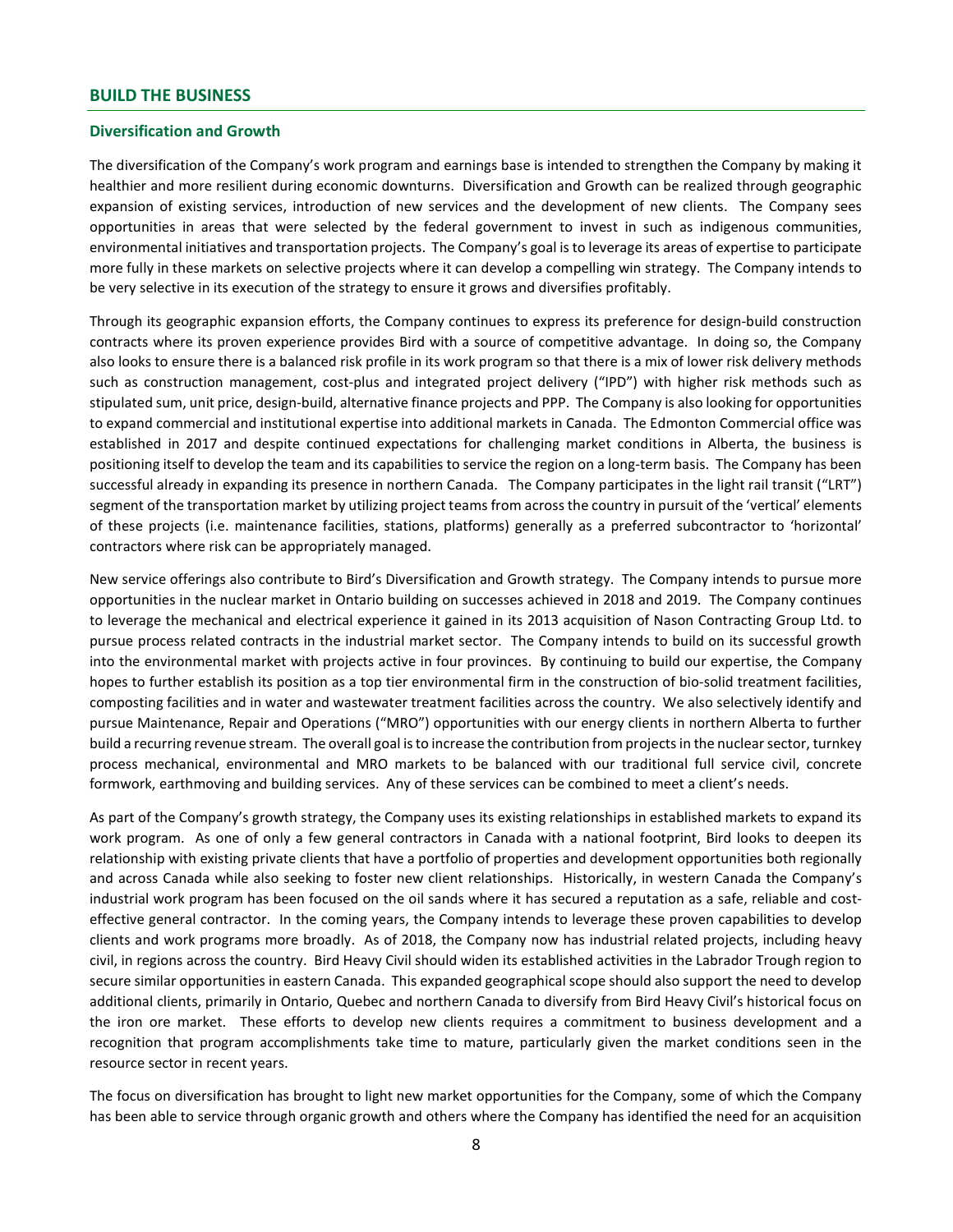to spur the Company's entry into a new sector. Mass timber projects is an example where the Company has built an impressive resume. The Company is also working to leverage its investment in Stack, a modular construction company with production operations in China, as an alternative manner of delivering projects such as hotels, senior housing, residential apartments and select condominiums and commercial office buildings for key clients. The Company and Stack have complementary knowledge, resources and expertise that positions them well to serve the permanent modular construction market in Canada and the United States. The Company remains active in researching potential acquisition targets and is generally looking to add self-perform capabilities with niche service offerings that should enhance overall profit margins and that should provide the Company with a platform for future growth.

#### Build Efficiencies

As a primary initiative of the Build the Business pillar, Bird's strategy for Build Efficiencies is to drive business process improvements to gain efficiencies and generate savings from overheads. These savings are intended to be reinvested into the Company's strategic initiatives. Through 2019, the Company successfully introduced new software platforms to aid operations in safety management, human resource management, project delivery and business intelligence. Increasing process efficiency, particularly for the operations team, should also lead to greater engagement amongst the employee group and is anticipated to positively impact production as project teams should be able to dedicate more energy to project execution and less to administrative tasks.

#### Safe Production

At Bird, the single most important value is Safety and the goal is zero harm. Building on a highly reputable and proven safety program, this ongoing initiative should further the Company's commitment to embedding a Safe Production mindset throughout the project lifecycle, from estimating through to post-job assessment. It requires driving greater involvement and commitment from subcontractors and suppliers and should further extend to fostering the safe planning and execution of Bird employee activities off the job. This holistic approach reflects the Company's fundamental belief that thinking and acting safely is not a switch that can, or should be, activated when arriving at or leaving the job site or workplace. Rather, it is a mindset that must be encouraged, nurtured and supported so that safe behaviours become a habit; repeatable, sustainable, and embedded in everything Bird staff do.

#### BUILD THE TEAM

#### Drive Positive Engagement, Become the Employer of Choice and Grow Our Talent

The Build the Team pillar includes a wide range of human resource program initiatives intended to enhance the employee experience, Drive Positive Engagement, and create a stronger and more productive workforce.

Bird's success is highly dependent on the Company's ability to Grow Our Talent and Become the Employer of Choice. This involves attracting, developing and retaining a highly skilled workforce at all levels within the organization. The Company is committed to providing employees and potential employees with interesting and challenging work and opportunities to build a successful career in every aspect of the business. Through the strategic planning process, several key priorities and challenges pertaining to the recruitment, onboarding, development, performance management and retention of employees were identified. A key element of the Company's plan is the enhancement of a meaningful employee recognition program to go along with annual service awards and the Company's 25-year and 50-year clubs. New investment and the implementation of a software platform in 2019 helps the Company employ more streamlined and proactive solutions for these priorities in 2020 and beyond. It should also help elevate the employee experience and Drive Positive Engagement at Bird by facilitating effective talent management and mobility across the organization. An updated employee handbook, onboarding resources and the delivery of in-house leadership training programs that focus on people and management skills rather than technical skills, should help facilitate the Company's success. The training programs include the Bird Leadership Academy (senior leaders), Bird Site Management Program (site supervisors and project site-based staff) and Taking Flight (new managers and supervisors).

By continuously developing and refining policies and programs to engage employees at work and in their communities, offering new and innovative training programs, driving ongoing leadership development, and making a career at Bird more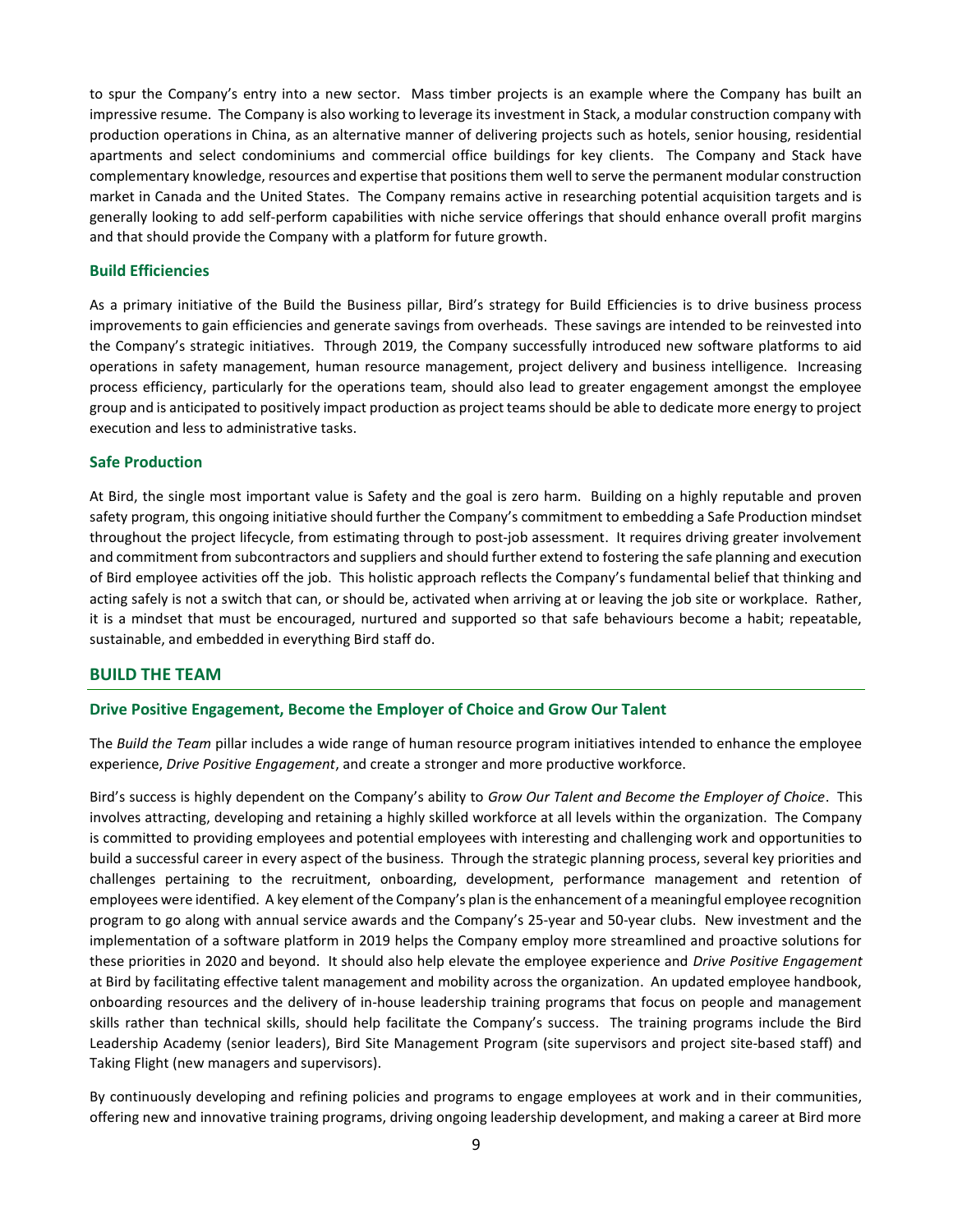than just a job, the Company can recruit, develop and retain top talent while ensuring compensation programs remain market competitive.

## BUILD RELATIONSHIPS

#### One Bird

Recognizing that the construction industry has evolved, and projects are getting more complex, Bird has deployed the One Bird initiative that considers a holistic, company-wide approach to work more efficiently and effectively. One of the primary goals of this initiative is to identify and share the expertise across the Company to enhance effective deployment of human resources on the best opportunities, regardless of employees' geographic location. By promoting a more mobile workforce and increasing collaboration the Company intends to leverage its talent for targeted opportunities to secure greater outcomes. This initiative is supported through standardized technology and common software platforms and reinforced in the Company's variable compensation programs.

#### Creating a Customer 1st Attitude

A primary initiative of the Build Relationships pillar, the Creating a Customer 1st Attitude, targets the development of stronger client relationships. The Company has traditionally focused on operational excellence and execution of its work program to develop client relationships. While this has served the Company well in terms of delivering consistent results and developing repeat clients, there is a need to invest more resources in strengthening existing client relationships and developing new ones. This is consistent with Bird's strategy of targeting work with clients that welcome innovation and position the Company to add value. Bird continues to target complex work, a market the Company has successfully performed in and one where the competition should be like-minded contractors with similar cost structures and approaches to risk and reward. Clients that seek a longer term, collaborative relationship align well with the Build Bird five-year strategic plan.

# ENVIRONMENTAL, SOCIAL AND GOVERNANCE

Bird has always been committed to the communities in which we live, work, and build. For 100 years, we have been working to make a positive impact and our employees are passionate about helping us be good corporate citizens and stewards of the environment.

#### Environment and Sustainability

Bird is active in sustainable construction and protecting our environment and prides itself in building an impressive resume of renewable energy projects. Much like the rigor we have put into our Safe Production strategy and building a strong safety culture, we believe sustainability and taking the environment seriously in how we work is important. It not only makes sense from the perspective of running a profitable business and generating a return for shareholders, but it is also a moral obligation. To date, there have been three key areas of focus for Bird in which significant progress has been made at the project level.

- Many of the buildings we construct across the country have attained a Leadership in Energy and Environmental Design ("LEED") certification. To achieve a LEED certification, points are earned for sustainability and resource-efficiency. For example, the company sorts and tracks the construction waste on project sites that gets diverted from landfills for recycling. This includes wood, gypsum, metal, and paper. In addition, all our PPP/Alternative Finance projects have a component of energy performance as an owner-driven requirement. Bird delivers projects that are designed and built with the environment in mind and has also achieved certification for projects under the Green Globes green building rating system.
- The Company's investment in modular construction, through its ownership stake in Stack Modular, contributes to Bird's overall environmental performance. Modular construction is an inherently greener process than conventional construction as it generates far less construction waste. It also minimizes site disturbances, including less noise, less dust and reduced road traffic movements, while consuming less energy during the construction process. Additionally,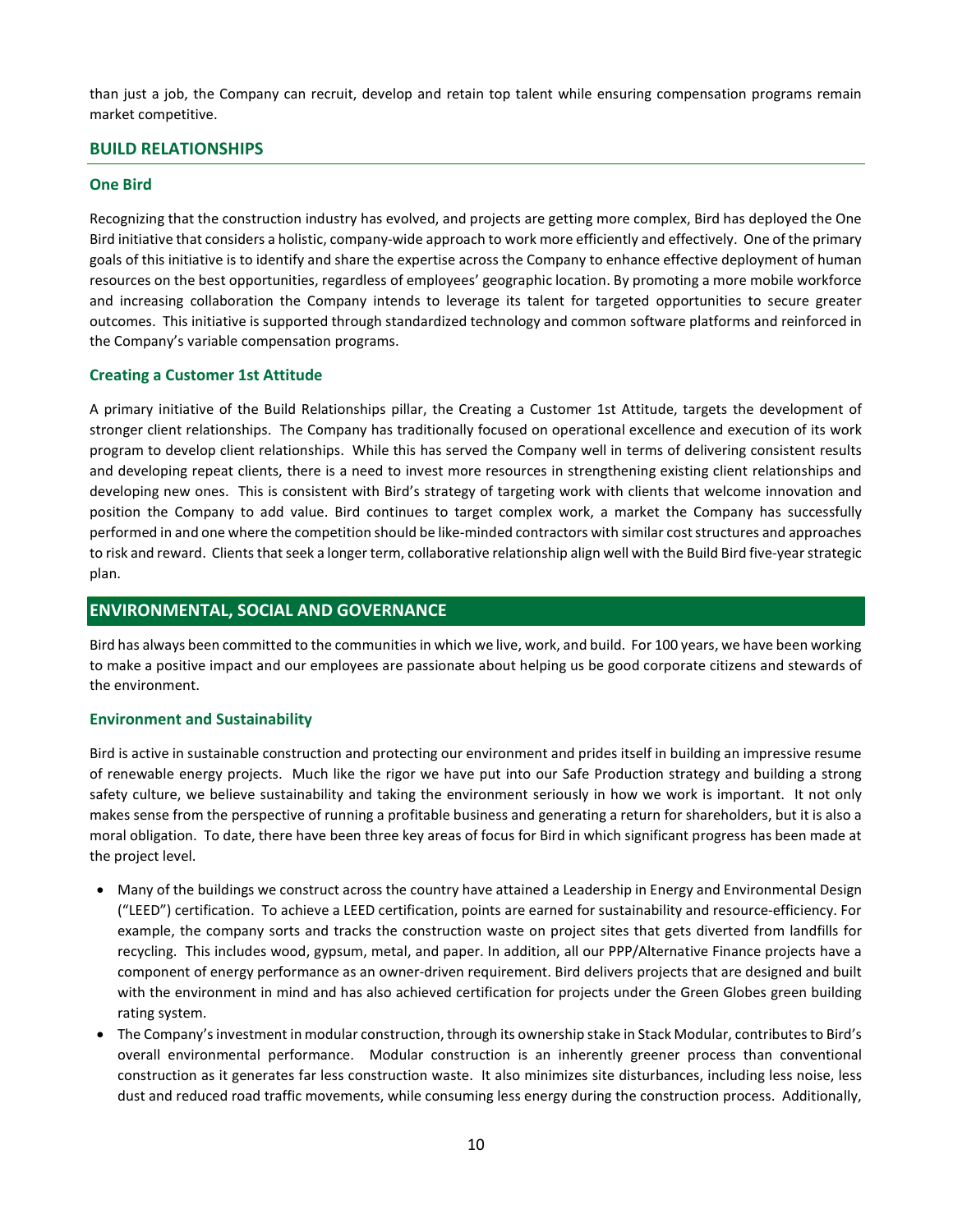modular construction provides a superior building envelope with improved energy efficiency, which also helps achieve LEED certification.

 Mass Timber projects present an opportunity for greener buildings by using a renewable resource as a primary construction material. Furthermore, through sustainable forestry, wood-based materials capture carbon and therefore offset total CO2 emissions. Bird has built one of the strongest resumes in the country in mass timber projects, and the company aims to continue being a leader in this sector.

### Social Responsibility

As befitting of a Company that started out as a family business, critical to Bird's successful growth is our continued commitment to the health and safety of the employees and other stakeholders who work on our sites and in our offices every day. This is a critical component of our operational strategy, a core company value, and a key corporate social responsibility.

At Bird, we understand that a corporate commitment to health and safety yields tremendous dividends in both business and human capital. In addition to reducing related health and safety costs and reducing the frequency and severity of workrelated personal injuries and property damage, a robust health and safety program leads to greater engagement of our employees and other stakeholders. This, in turn, produces a stronger commitment to product and service quality, improved productivity and client satisfaction.

From project planning to execution, through ongoing communication, documentation, orientation, training, and review and analysis, we seek to ensure continuous improvement in all facets of our operations. This approach better prepares and supports all our workers and managers to act as safety leaders in the construction industry.

In a highly competitive business environment, resourcing remains one of the greatest challenges facing the construction industry. Bird's commitment to the health and safety of our employees and partners enhances both employee recruitment and retention and serves to provide a strategic competitive advantage, allowing us to continue to successfully pursue and execute challenging work.

Community engagement and social responsibility is also a key focus area for Bird and our employees. We direct our efforts towards youth and education initiatives, community sponsorship, health and wellness in the community, and Indigenous engagement.

The Company's approach to Indigenous relations is closely aligned with the core values of the company to operate with integrity, provide stewardship, and invest in people. Bird is committed to building capacity within Indigenous business communities and investing in community programs that support Indigenous skills development, including offering a variety of post-secondary scholarships and bursaries. The Company adopted a National Indigenous Engagement Policy to ensure a consistent and culturally appropriate approach across all operations and has instituted a mandatory Indigenous Cultural Awareness Training Program for all employees, which is also available to subtrades.

Bird is proud to be part of the Canadian Council for Aboriginal Business' Progressive Aboriginal Relations (PAR) certification process, which confirms corporate performance in Indigenous relations and indicates to communities that participating companies are good business partners, a great place to work, and committed to prosperity in Indigenous communities. Bird's membership in the Aboriginal Procurement Champions Group provides assurance that procurement opportunities are made available to businesses that are independently pre-certified as at least 51 per cent Indigenous owned and controlled.

#### **Governance**

The Board of Directors and the Management of the Company are committed to a strong corporate governance framework. As a public company whose securities are traded on the Toronto Stock Exchange, the company's Board of Directors has adopted, as its approach to corporate governance, the guidelines set out in National Instrument 58-101 - Disclosure of Corporate Governance Practices, National Instrument 52-110 – Audit Committees, and National Policy 58-201 - Corporate Governance Guidelines.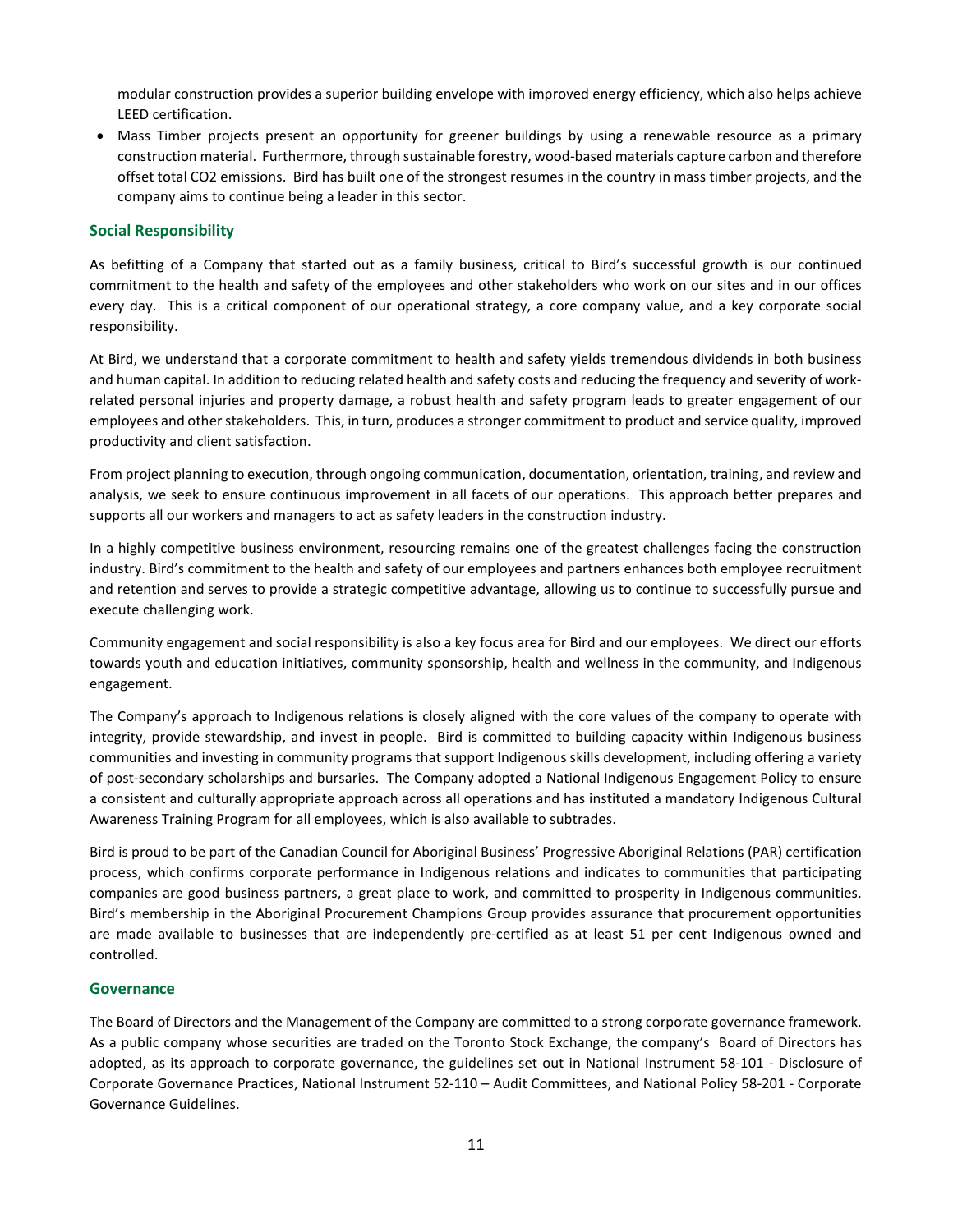A strong culture of ethical conduct is central to good governance at Bird. The Company and its Board are committed to conducting their activities in accordance with the highest standards of business ethics. These standards are intended to provide guidance regarding ethical issues, to assist in recognizing and dealing with ethical issues, to provide mechanisms to report unethical conduct, and to help foster a culture of honesty and accountability.

The Director Code of Ethics requires that the company's Directors disclose any potential or actual conflict of interest to ensure independent judgment regarding Board discussions and decision making. In the event of any potential or actual conflict of interest by a Director in relation to a Board matter, the Director will withdraw from the deliberations and not vote upon such matter. The Board has also approved the following written codes and policies applicable to all employees: Employee Code of Ethics, Anti-Bribery and Corruption Policy, Insider Trading and Blackout Policy and Whistleblower Policy.

The Board and its committees have adopted governance best practices including:

- Recognition of the benefits of promoting Board diversity. Diverse perspectives contribute to innovation and growth opportunities, and the Board believes that diversity may be achieved through a range of factors including gender diversity, diverse skills and experiences, regional diversity and industry diversity.
- The Whistleblower Policy gives employees and others the opportunity to report any potential violations of regulatory matters including accounting, financial reporting, securities laws, and financial audit matters, as well as matters relating to business practices including conflicts, business, professional and personal ethics and other matters set out in the company's Ethics Policies. The Board has discretion to hire independent advisors (including outside legal counsel, independent auditors and others) to help investigate any matter.
- Regular in-camera meetings, without officers and management present. These sessions enable the Board and committees to discuss issues in a candid and independent manner without the influence of senior management. To make sure the Board functions independently of management, the Board has the flexibility to retain and to meet with external consultants without the presence of management whenever the Board sees fit.
- Conducting performance evaluations of the Board, the Audit Committee, the Human Resource, Safety and Governance Committee ("HRS&G"), each of their chairs and individual Directors on a regular basis. In 2019, each of the Directors completed confidential questionnaires to evaluate the effectiveness of the Board, its committees and the Directors, and made recommendations for improving performance. The chair of the Board and the chair of the HRS&G Committee also conducted informal discussions with each individual Director.

Now more than ever, companies are being called upon to be leaders in environmental, social, and governance initiatives. Bird endeavors to be at the forefront of industry efforts to be responsible, responsive, and innovative corporate citizens. More information can be found in our Management Information Circular.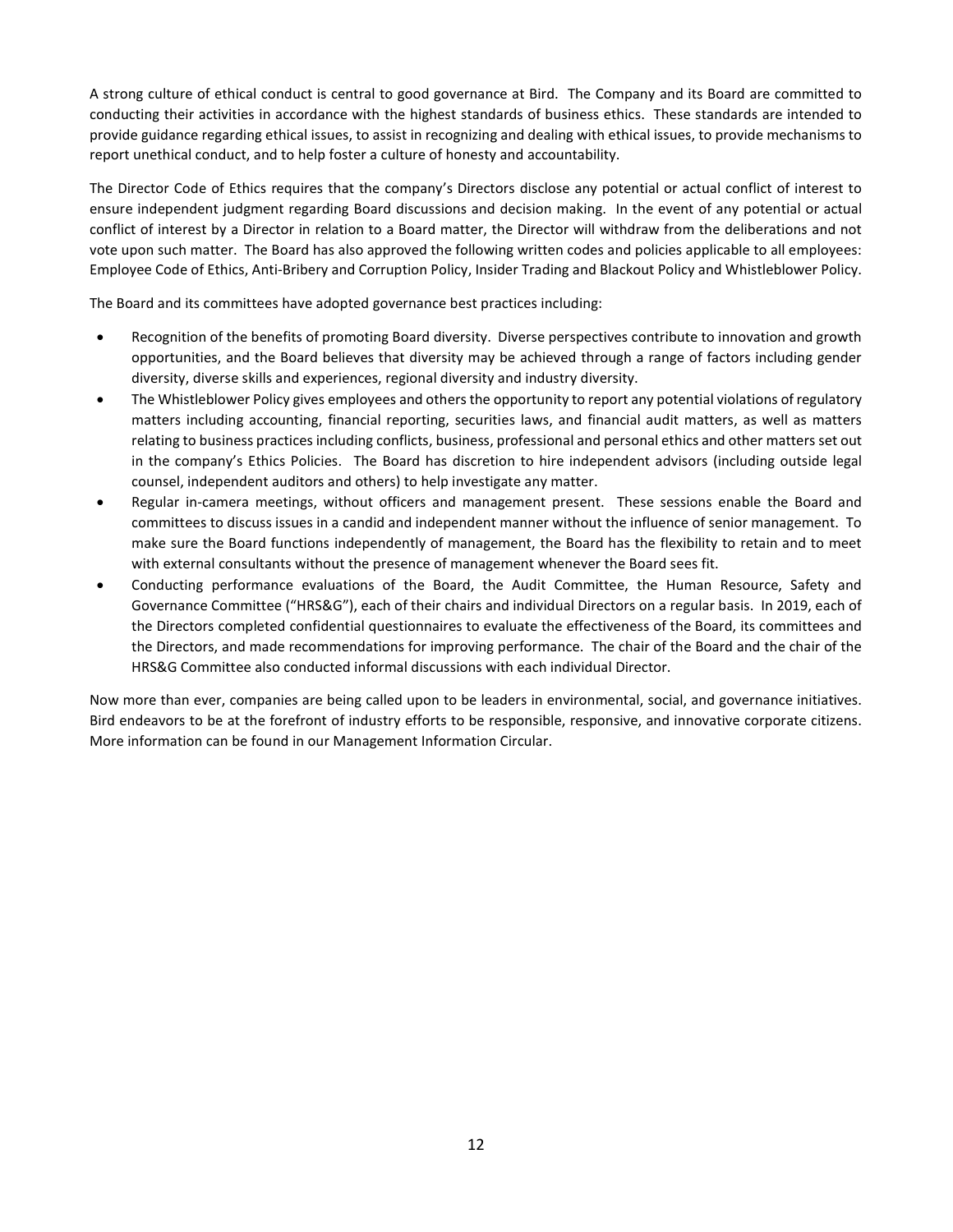# KEY PERFORMANCE DRIVERS

### Securements, Pending Backlog and Backlog

Securing profitable construction contracts and then controlling the costs during the execution of that work are the key drivers of success for the Company. To achieve this, new work must be available, which is a function of the general state of the economy. In periods of strong economic growth, capital spending will generally increase and there will be more opportunities available in the construction industry. In economic downturns, fewer opportunities typically exist and competition for those opportunities becomes even more intense, generally resulting in lower Gross Profit Percentages. The Company must be successful in securing profitable work in various economic conditions. The construction industry is highly fragmented and accordingly, the Company competes with several international, national, regional and local construction firms. One of the Company's competitive advantages rests in its long-standing reputation for successfully delivering high quality projects that fully meet the needs of the customer, which enables the Company to secure repeat business from existing clients and win work with new clients. NET TENT CONTRIGUES ENTIRENT BACK CONTRIGUES<br>
ESECUTEMP IS BEACHION CONTRIGUES and Backlog<br>
ESECUTEMP IS CONTRIGUES (SO STONG CONTRIGUES), which is a function of the two weak and the securition contracts and then controlli Examples The Company Control on the Section of the Constraines<br>
Backlong contraction contracts and then controlling the costs during the execution of that work are the key<br>
drivers of success for the Company. To achieve th

The Company's success in securing work is also reflected in the values of the Pending Backlog and Backlog. The following table shows the Company's balances at the end of the comparative reporting periods:

|                                    | December 31, | December 31, |  |
|------------------------------------|--------------|--------------|--|
| (in thousands of Canadian dollars) | 2019         | 2018         |  |
| <b>Pending Backlog</b>             | 625,000      | 300,000      |  |
| <b>Backlog</b>                     | 1,547,427    | 1,295,940    |  |

Pending Backlog at December 31, 2019 was approximately \$625 million compared to \$300 million in 2018. Included in Pending Backing at December 31, 2019 and 2018 is the Advanced Nuclear Materials Research Centre for Canadian Nuclear Laboratories ("CNL") located in Chalk River. The validation phase of the CNL project, which is being delivered under an IPD delivery model, is expected to extend into the first half of 2020 before converting into Backlog. The year-over-year growth in Pending Backlog is driven by several projects that are geographically diverse, span multiple sectors and are expected to be recorded to Backlog in 2020.

The Company's Backlog of \$1,547.4 million at December 31, 2019 increased compared with \$1,295.9 million at December 31, 2018. The 19.4% increase in Backlog year-over-year was a result of successfully contracting several large and diverse work programs in 2019 including:

- In the fourth quarter of 2019, the Company executed a subcontract with East-West Connectors, the consortium contracted by the City of Ottawa to design, build and finance the Stage 2 Confederation Line Extension ("CLE") project in Ottawa, Ontario. Bird will construct seven Confederation Line Stage 2 light rail transit stations and one light maintenance and storage facility. Substantial completion of the East Extension is expected in 2024 with the West Extension to achieve substantial completion in 2025.
- In the third quarter of 2019, the Company signed multiple contracts for services for an undisclosed amount at an LNG Liquefaction Export Terminal Facility in Kitimat, British Columbia. The contracts include a site civil works program and the engineering, procurement, and construction ("EPC'') of sixteen administrative and service buildings. The EPC buildings program will consist of a combination of pre-engineered and modular buildings. The contracts have commenced and will continue into 2022.
- In the third quarter of 2019, the Company signed a construction management contract with Westwood Construction to build a mixed-use development located in north Halifax. The contract will be constructed over a three-year period and will include two high rise towers and two levels of underground parking. The full project value is approximately \$140 million but, due to the agency nature of the contract with Bird, only the construction management services portion of the project was added to Backlog.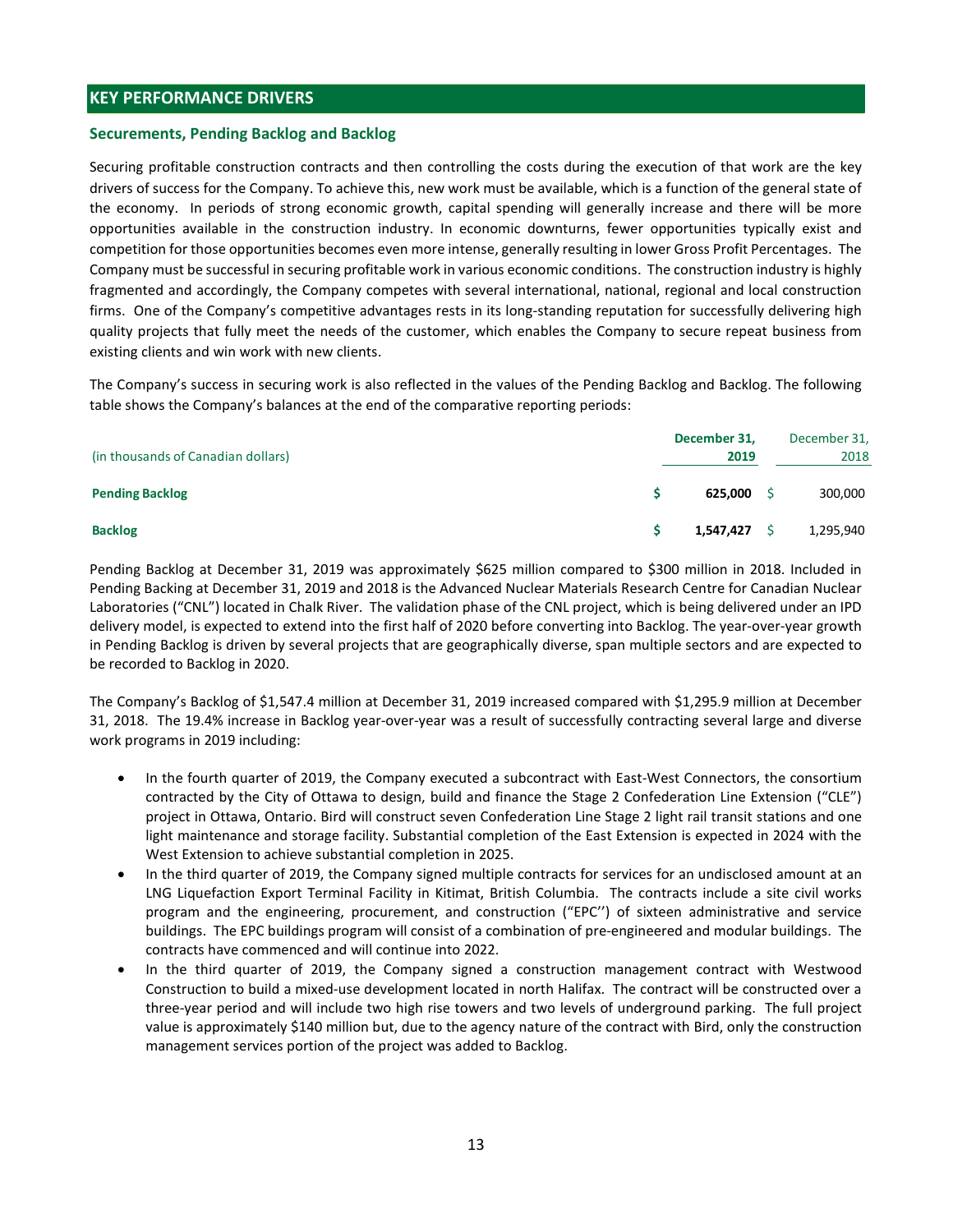## Gross Profit Percentage

Once the Company has secured a contract, the profitability of that contract, measured by the Gross Profit Percentage, is primarily a function of management's ability to control costs, achieve productivity objectives associated with the contract and resolve outstanding commercial issues as they arise. The following table shows the Gross Profit Percentage realized by the Company in the comparative periods:

| 2018<br>2019 |                                | December 31, | December 31, |
|--------------|--------------------------------|--------------|--------------|
|              |                                |              |              |
|              |                                |              |              |
|              | <b>Gross Profit Percentage</b> | 5.2%         | 4.2%         |

During 2019 the Company realized a Gross Profit Percentage of 5.2% compared with 4.2% in 2018. The year-over-year improvement is driven by the revenue mix, with a larger portion of revenue recognized from the Company's higher margin industrial operations.

## Financial Condition

The Company must have adequate working capital and equity retained in the business to support its ongoing operations, including surety and contract security requirements. The Company continually monitors the adequacy of its working capital and equity to satisfy contract security needs. The following table shows the working capital and shareholders' equity of the Company in the comparative reporting periods:

|                                    | December 31, | December 31, |  |
|------------------------------------|--------------|--------------|--|
| (in thousands of Canadian dollars) | 2019         | 2018         |  |
| Working capital                    | 80,503       | 70,215       |  |
| Shareholders' equity               | 127.720      | 136,229      |  |

At December 31, 2019, the Company had working capital of \$80.5 million compared with \$70.2 million at December 31, 2018, an increase of \$10.3 million. In 2019, the majority of the increase in working capital was driven by the Company's net income of \$9.5 million, a \$15.7 million net increase in non-current loans and borrowings and classifying \$3.8 million of investments in equity accounted equities as held for sale. Partially offsetting these increases to working capital were the \$16.6 million in dividends paid and the net additions of equipment and intangible assets of \$2.9 million.

The \$8.5 million decrease in the amount of the Company's shareholders' equity since December 31, 2018 was primarily the result of the \$16.6 million dividends declared in 2019 offset by the net income of \$9.5 million generated in 2019. In addition, opening retained earnings decreased \$1.4 million on the adoption of IFRS 16 on January 1, 2019.

## Safety

At Bird, ensuring that all work on our sites is executed to exacting quality standards begins with our commitment to creating and sustaining a culture in which the identification, assessment, and elimination or control of hazards and risks is incorporated into every aspect of our operations. We call this Safe Production, and it is a cornerstone of our operational philosophy and approach.

Ensuring that all workers leave our jobsites everyday just as healthy and safe as when they arrived is a shared commitment and by working collaboratively with our employees and subcontractors to achieve this, we minimize risk and create the appropriate conditions for the safe execution of construction activity - on time, on budget, and to our client's satisfaction. We believe this shared commitment is critical to our overall success. It is how we work.

Through our robust orientation and training programs and our ongoing communication and engagement activities, we encourage all workers to actively contribute to our ongoing efforts to continuously improve not only our safety program, but overall collaboration and effectiveness. In this way, we not only ensure they leave work healthy and safe every day, but in doing so, help contribute to our overall operational excellence.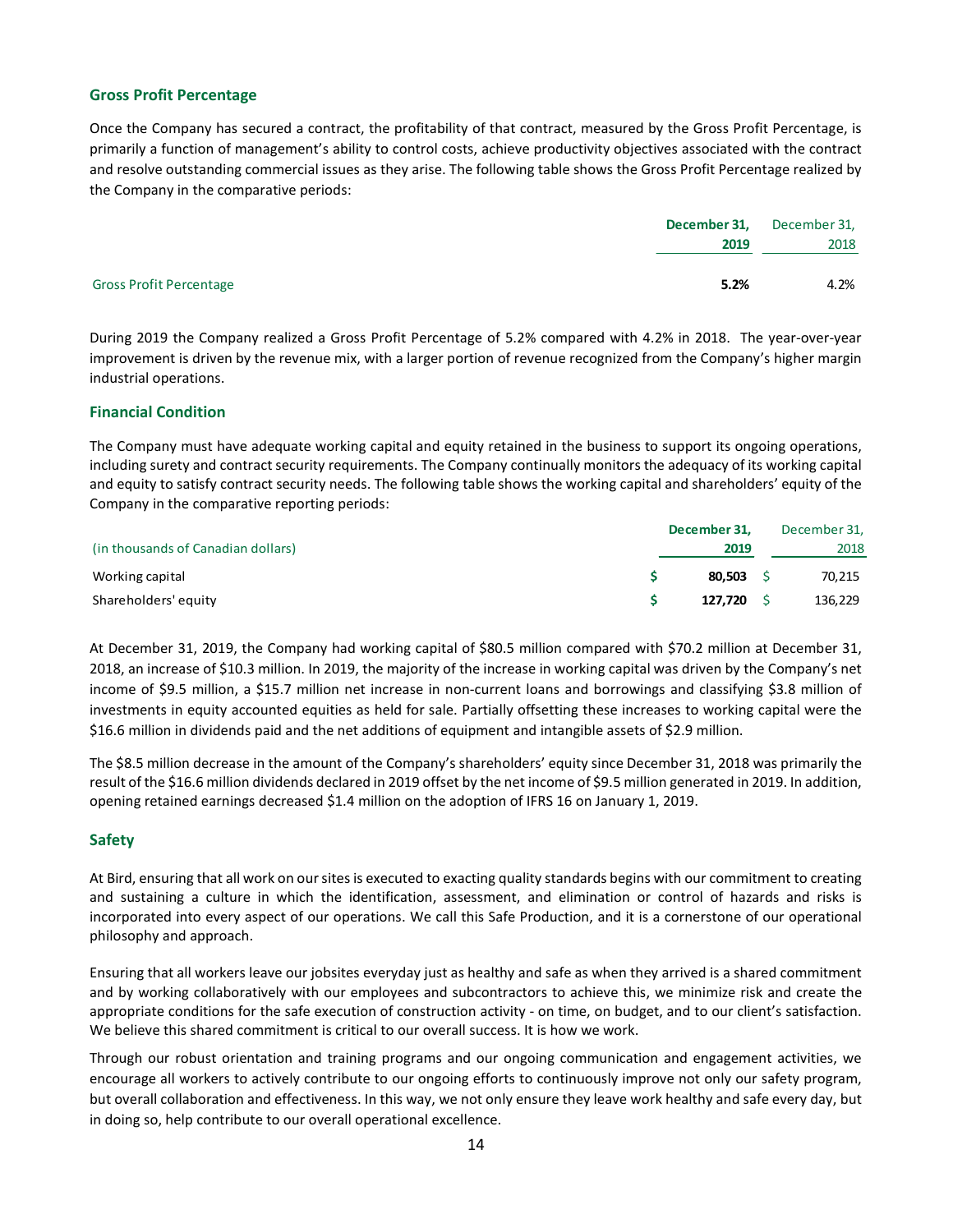At Bird, Safe Production is not just a vision or a philosophy, it is a daily routine practiced with discipline and rigor on all our job sites. In 2019, Bird executed 3,943,486 man-hours of work, incurring zero lost time incidents (LTI).

|                   | December 31,<br>2019 | December 31,<br>2018 |  |
|-------------------|----------------------|----------------------|--|
| Man-hours of work | 3,943,486            | 3,916,636            |  |
| LTI frequency     | 0.00                 | 0.00                 |  |

# RESULTS OF OPERATIONS

#### FISCAL 2019 COMPARED WITH FISCAL 2018

In fiscal 2019, the Company recorded net income of \$9.5 million on construction revenue of \$1,376.4 million compared with a net loss of \$1.0 million on \$1,381.8 million of construction revenue in 2018. Although volume was stable year-over year, the mix of revenue was more diversified as the Company's higher margin industrial work program has ramped up throughout the year. The year-over-year income improvement was primarily driven by the increase in gross profit from the shift in the mix of revenue in 2019.

While the total revenue was essentially flat year-over-year, the Company's revenue from industrial work programs increased year-over-year throughout 2019. This essentially offset the reduction in the institutional work program and provided the Company with more balance in its overall work program.

The Company's 2019 gross profit of \$71.0 million was \$13.4 million or 23.2% higher than the \$57.6 million recorded a year ago, despite slightly lower revenues. The increase in the amount of gross profit was driven by higher-margin projects as a result of a shift in the mix of revenue from institutional projects to more self-perform industrial projects in 2019. The Company's Gross Profit Percentage in 2019 of 5.2% was 1.0% higher than the Gross Profit Percentage of 4.2% recorded in 2018. Gross Profit Percentage in 2019 improved due to a larger volume of revenue recognized from the Company's higher margin self-perform operations in its industrial work programs.

Income from equity accounted investments in 2019 was \$2.7 million, compared with \$1.9 million in 2018. The increase in income in 2019 was primarily driven by the earnings from non-PPP equity accounted entities.

In 2019, general and administrative expenses of \$58.7 million (4.3% of revenue) were \$0.2 million lower than \$58.9 million (4.3% of revenue) in 2018. In 2019, the Company incurred net \$2.6 million in third-party pursuit costs, which was \$0.4 million lower than the \$3.0 million incurred 2018. While net compensation expenses were \$0.2 million higher year-overyear, it was primarily due to the Company incurring \$2.9 million of severance costs and \$3.8 million higher phantom share program expenses being mostly offset by a \$6.2 million reduction in the total return swap expense.

Finance income in 2019 of \$2.6 million was \$1.2 million higher than the \$1.4 million recorded in 2018 due to higher average cash balances year-over-year.

Finance and other costs of \$5.6 million in 2019 was \$1.0 million higher than the \$4.6 million reported in 2018. Most of the year-over-year increase was due to \$0.9 million of interest costs recognized upon adoption of IFRS 16. There was \$1.0 million of interest costs associated with non-recourse project financing, however this was offset by a gain on interest rate swaps of \$0.9 million.

In 2019, income tax expense was \$2.5 million, compared to an income tax recovery of \$1.7 million recorded in 2018. The year-over-year increase in income taxes was consistent with the income taxes associated with the income before income taxes in the current year.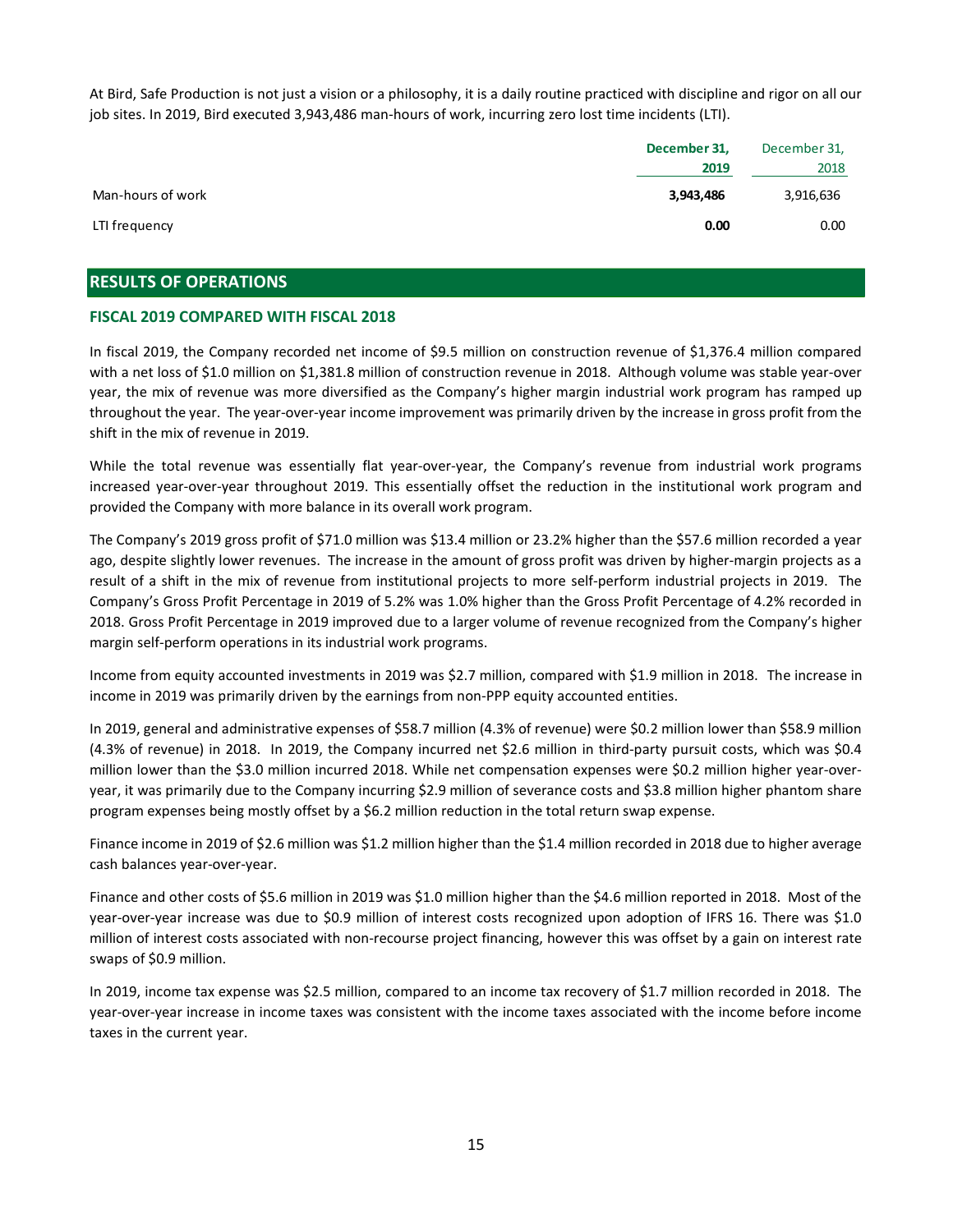### THREE MONTHS ENDED DECEMBER 31, 2019 COMPARED WITH THREE MONTHS ENDED DECEMBER 31, 2018

#### Selected Fourth Quarter Financial Information Consolidated Statement of Income

| THREE MONTHS ENDED DECEMBER 31, 2019 COMPARED WITH THREE MONTHS ENDED DECEMBER 31, 2018<br><b>Selected Fourth Quarter Financial Information</b><br><b>Consolidated Statement of Income</b> |     |             |                                     |
|--------------------------------------------------------------------------------------------------------------------------------------------------------------------------------------------|-----|-------------|-------------------------------------|
|                                                                                                                                                                                            |     |             |                                     |
|                                                                                                                                                                                            |     |             |                                     |
|                                                                                                                                                                                            |     |             |                                     |
|                                                                                                                                                                                            |     |             |                                     |
|                                                                                                                                                                                            |     |             |                                     |
|                                                                                                                                                                                            |     |             |                                     |
|                                                                                                                                                                                            |     |             |                                     |
|                                                                                                                                                                                            |     |             | For the three months ended December |
| (in thousands of Canadian dollars)                                                                                                                                                         |     | 2019        | 2018                                |
|                                                                                                                                                                                            |     | (unaudited) | (unaudited)                         |
| Construction revenue                                                                                                                                                                       | \$. | 420,612     | $\mathsf{S}$<br>385,854             |
| Costs of Construction                                                                                                                                                                      |     | 394,228     | 363,147                             |
| Gross Profit                                                                                                                                                                               |     | 26,384      | 22,707                              |
| Income from equity accounted investments                                                                                                                                                   |     | 739         | 1,522                               |
| General and administrative expenses                                                                                                                                                        |     | (16, 302)   | (15, 180)                           |
| Income from operations                                                                                                                                                                     |     | 10,821      | 9,049                               |
| Finance income                                                                                                                                                                             |     | 769         | 498                                 |
| Finance and other costs                                                                                                                                                                    |     | (1, 553)    | (1,978)                             |
|                                                                                                                                                                                            |     | 10,037      | 7,569                               |
| Income before income taxes                                                                                                                                                                 |     |             |                                     |
| Income tax expense                                                                                                                                                                         |     | 1,870       | 1,190                               |

During the fourth quarter of 2019, the Company recorded net income of \$8.2 million on construction revenue of \$420.6 million compared with net income of \$6.4 million on \$385.9 million of construction revenue respectively in 2018. The yearover-year increase of revenue in the fourth quarter of 9.0% was driven by growth in the industrial work program more than offsetting a decline in the institutional work programs. The year-over-year increase in fourth quarter net income is reflective of the improvement in earnings attributable to the mix of higher margin industrial work program in the fourth quarter of 2019.

The Company's fourth quarter gross profit of \$26.4 million was \$3.8 million or 16.2% higher than the \$22.7 million recorded a year ago. The increase in the amount of fourth quarter 2019 gross profit is driven by the higher quarterly construction revenues year-over-year. In addition, the increase in gross profit is due to a higher-margin work program as revenue contribution shifted from predominantly institutional and commercial projects to a more balanced work program in 2019.

Gross Profit Percentage in the fourth quarter of 2019 was 6.3% and 0.4% higher than the Gross Profit Percentage of 5.9% recorded a year ago. Gross Profit Percentage in 2019 improved due to a larger volume mix of revenue recognized from the Company's higher margin self-perform operations in its industrial work programs.

Income from equity accounted investments in the fourth quarter of 2019 was \$0.7 million, compared with \$1.5 million in same period of 2018. The income in fourth quarter of 2019 and 2018 was primarily driven by the margin earned from a project in eastern Canada. The income in fourth quarter of 2019 was lower year-over-year due to losses from some PPP equity accounted entities which were anticipated at their stage of the project lifecycle.

In the fourth quarter of 2019, general and administrative expenses of \$16.3 million (3.9% of revenue) were \$1.1 million higher than \$15.2 million (3.9% of revenue) in the comparable period a year ago. The Company had additional third-party pursuit costs which were \$1.2 million higher than the amount recorded in 2018. In the fourth quarter of 2019 the Company also had a lower foreign exchange gain compared to a foreign exchange gain of \$0.9 million recorded in 2018. Offsetting these negative variances, compensation expense was \$1.3 million lower than the amount recorded a year ago primarily due to the gain recorded on the total return swap program in 2019.

Finance income of \$0.8 million in the fourth quarter of 2019 is comparable to the \$0.5 million recorded in the same period of 2018 due to higher cash balances.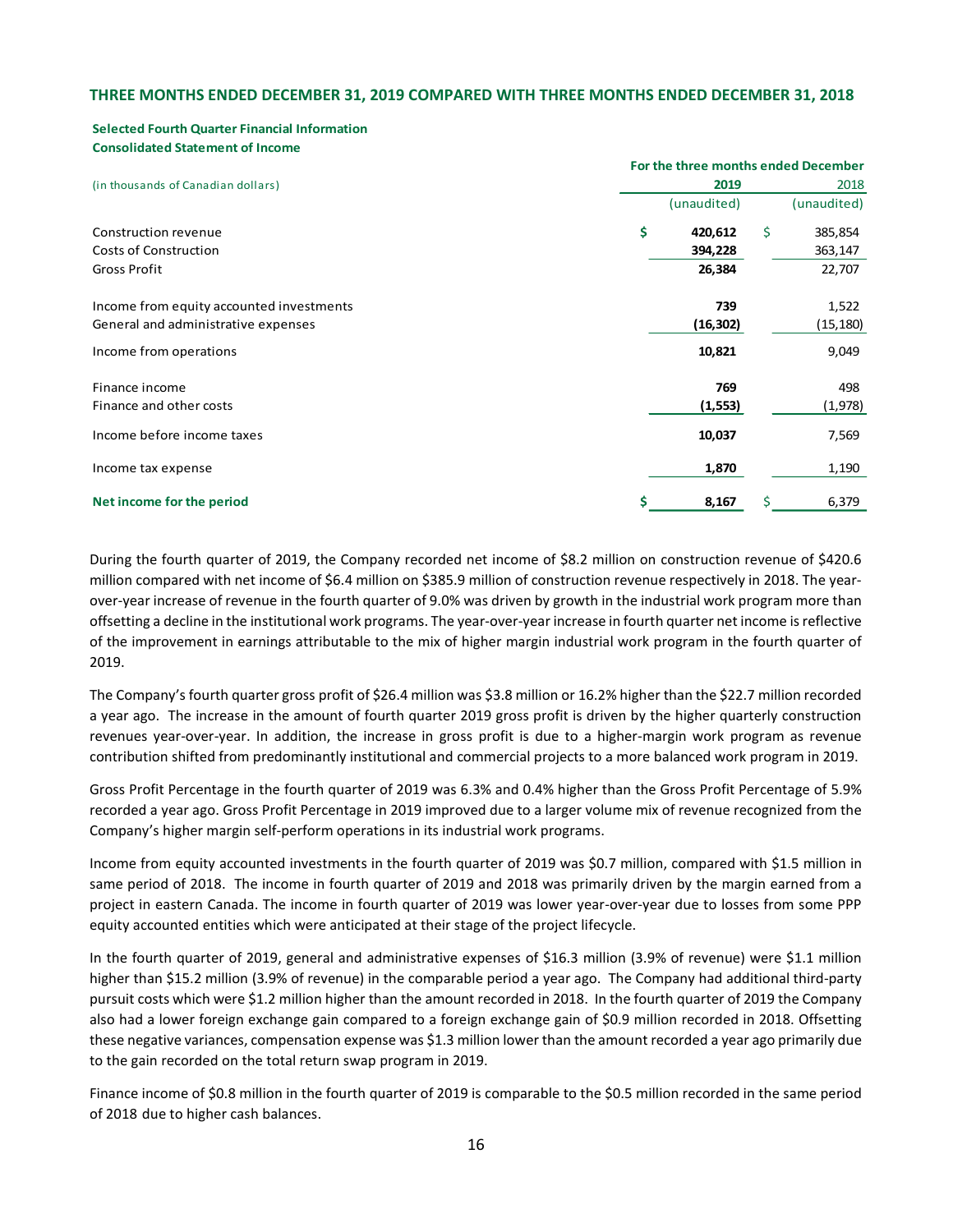Finance and other costs of \$1.6 million were \$0.4 million lower than the \$2.0 million reported in the fourth quarter of 2018. The decrease was due to a gain on interest rate swaps and a decrease in other financing costs.

In the fourth quarter of 2019, income tax expense was \$1.9 million, compared to income tax expense of \$1.2 million recorded in the fourth quarter of 2018.

## FUTURE OPERATING PERFORMANCE

The Company remains focused on investing in both people and technology and in diversifying its earnings base with a stronger margin profile. The mix of revenue in 2019 differs from that of 2018 as evidenced by the increase in the industrial work program relative to work performed in the institutional and commercial sectors. This trend is expected to continue into 2020. The institutional market sector contributed 43% of 2019 revenues (53% in 2018). The industrial market sector contributed 39% of 2019 revenues (30% in 2018). The retail and commercial sector contributed 18% of 2019 revenues (17% in 2018).

At December 31, 2019, the Company was carrying a Backlog of \$1,547.4 million, which is 19.4% higher than that recorded a year ago. The Company expects to recognize 66% of the remaining performance obligations over the next 12 months with the remaining balance being recognized beyond 12 months. This expectation is based on management's best estimate but contains uncertainty as it is subject to factors outside of management's control. In the fourth quarter, the CLE project was recorded to Backlog and is expected to span across four fiscal years which provides some longer-term visibility into the Company's work program. The embedded margin in Backlog improved throughout 2019, driven by several factors including the positive impact of new contract awards with higher going-in fees, the addition of agency fees in construction management contracts combined with the diminished influence of select dilutive contracts that were either completed in the fourth quarter or nearing completion. The \$1,627.9 million of new contract awards and change orders secured in 2019 are across a broad range of markets and contracting methods that will help the Company achieve a more diversified work program with a more balanced risk profile.

In addition, the company has greater than \$625 million in Pending Backlog as of the end of the fourth quarter of 2019. Included in Pending Backing is the Advanced Nuclear Materials Research Centre for CNL located in Chalk River. The validation phase of the CNL project which is being delivered under an IPD delivery model is expected to extend into the first half of 2020 before converting into Backlog. The remaining Pending Backlog projects are geographically diverse, span multiple sectors and are expected to be recorded to Backlog in the first half of 2020.

The longer-term pipeline remains healthy and falls within our targeted range of risk tolerance. The Company will be selective on prospective pursuits, ensuring that available talent matches the risk profile of the project and overall work program. In the near-term, opportunities will primarily consist of smaller environmental projects, mid-sized social infrastructure projects and a range of projects in the LNG and oil and gas sectors. The award of any of these project opportunities will benefit the second half of 2020 and beyond.

In 2020, the Company expects to sell three of its seven equity investments in PPP projects. This is consistent with the Company's strategy to recycle equity in these types of contracts into future project opportunities. The Company expects to benefit in 2020 from having more balance in terms of the contractual risk profile of the work program coming into the year. This can be seen in the disaggregation of the revenue in the Company's 2019 Annual Financial Statements whereby revenue earned in higher risk contract categories such as PPP, Alternative Finance and Complex Design Build projects comprised 20% of total revenue in 2019 (23% in 2018). The proportion of higher risk revenue will decrease further in 2020. Diversification over the past several years into the LNG, nuclear, public transit, modular and environmental sectors with lower risk contract types will help stabilize earnings with more balance in the work program. Based on the risk profile and margins embedded in current Backlog and in Pending Backlog, the Company believes it will achieve higher levels of profitability and consistency in earnings in 2020.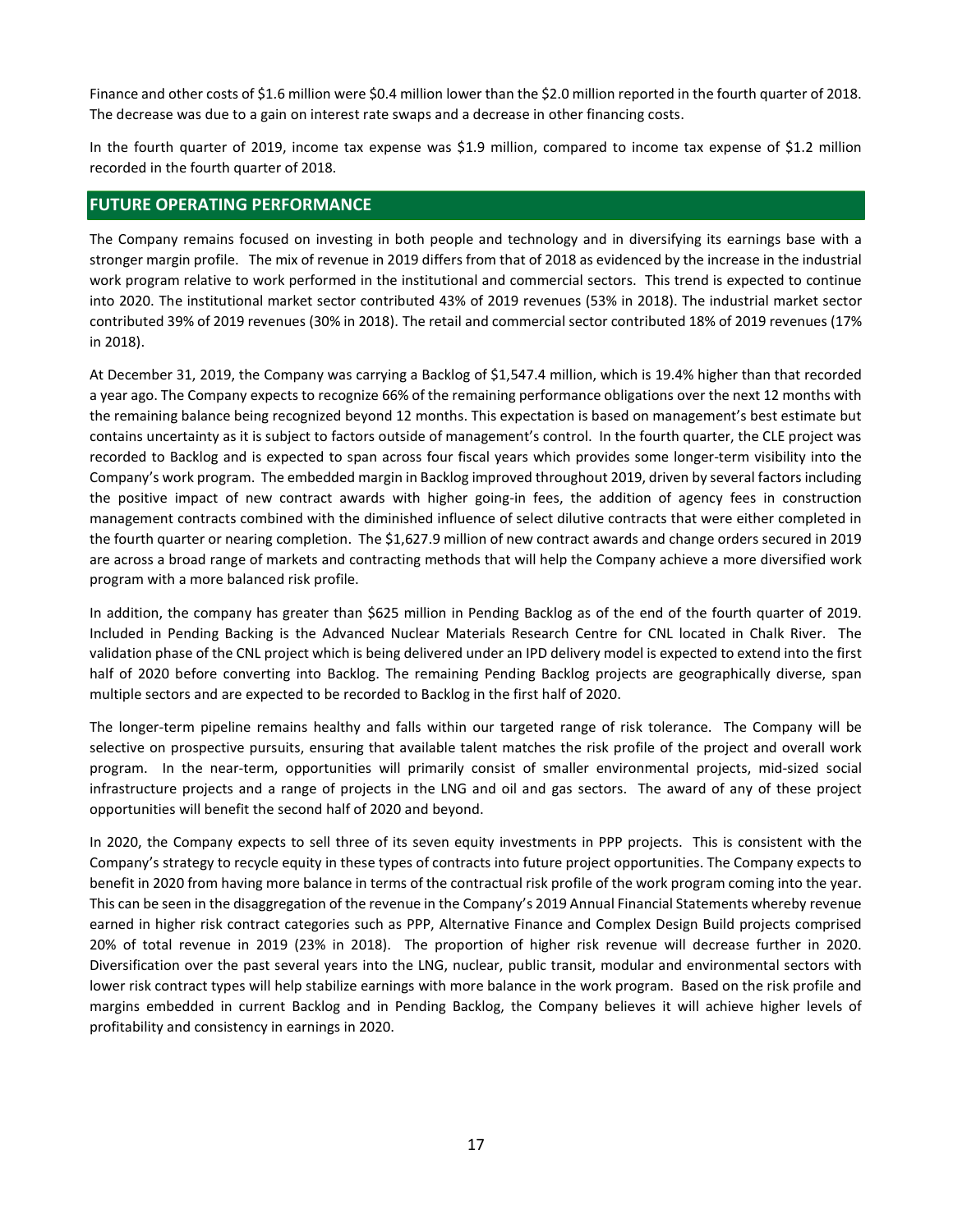# Backlog

During the year ended December 31, 2019, the Company secured a net \$1,627.9 million in new construction contracts (including change orders to existing contracts) and put in place \$1,376.4 million of work resulting in a Backlog at December 31, 2019 of \$1,547.4 million. The following table outlines the changes in the amount of the Company's Backlog throughout the current and prior fiscal year:

|                                   | December 31, | December 31, |
|-----------------------------------|--------------|--------------|
| (in millions of Canadian dollars) | 2019         | 2018         |
| Opening balance                   | 1,295.9      | 1,186.0      |
| Securement and change orders      | 1,627.9      | 1,491.7      |
| Realized in construction revenues | (1,376.4)    | (1,381.8)    |
| Closing balance                   | 1,547.4      | 1,295.9      |
| <b>ACCOUNTING POLICIES</b>        |              |              |

# The Company's significant accounting policies are outlined in the notes to the audited December 31, 2019 and 2018 Consolidated Financial Statements. The consolidated financial statements were prepared using the same accounting policies as our 2018 consolidated financial statements except for new accounting standards adopted January 1, 2019.

## New Accounting Standards Adopted

Refer to the notes to the audited consolidated financial statements at December 31, 2019 for a summary of the new accounting standards adopted.

#### Future accounting changes

#### Amendments to IFRS 3 – Definition of a Business

On October 22, 2018, the IASB issued amendments to IFRS 3 Business Combinations, that seek to clarify whether a transaction results in an asset or a business acquisition. The amendments apply to businesses acquired in annual reporting periods beginning on or after January 1, 2020. Earlier application is permitted. The definition of a business is narrower which could result in fewer business combinations being recognized. The Company will adopt the amendments to IFRS 3 on a prospective basis on January 1, 2020.

## SUMMARY OF QUARTERLY RESULTS

The Company experiences more seasonality in its business in the first quarter and early second quarter as a result of a more annualized nature of its mining work program and the timing of new project starts in its industrial work program. Contracts typically extend over several quarters and often over several years.

For purposes of quarterly financial reporting, the Company must estimate the cost required to complete each contract to assess the overall profitability of the contract and the amount of gross profit to recognize for the quarter. Such estimating includes contingencies to allow for certain known and unknown risks. The magnitude of the contingencies will depend on the nature and complexity of the work to be performed. As the contract progresses and remaining costs to be incurred and risk exposures become more certain, contingencies will typically decline or have been utilized, although certain risks will remain until the contract has been completed, and even beyond.

In some cases, variations in earnings may occur where costs incurred to date may be recoverable from insurance policies or claims to customers at a future date but cannot be recorded in the current quarter. In the case of insurance claims, financial recovery is not recorded until certainty of the recovery is attained. In the case of claims against customers that are considered constrained variable consideration, revenue is not recorded until it is highly probable that there will not be a significant reversal of cumulative revenue to date. As a result, earnings may fluctuate significantly from quarter-to-quarter,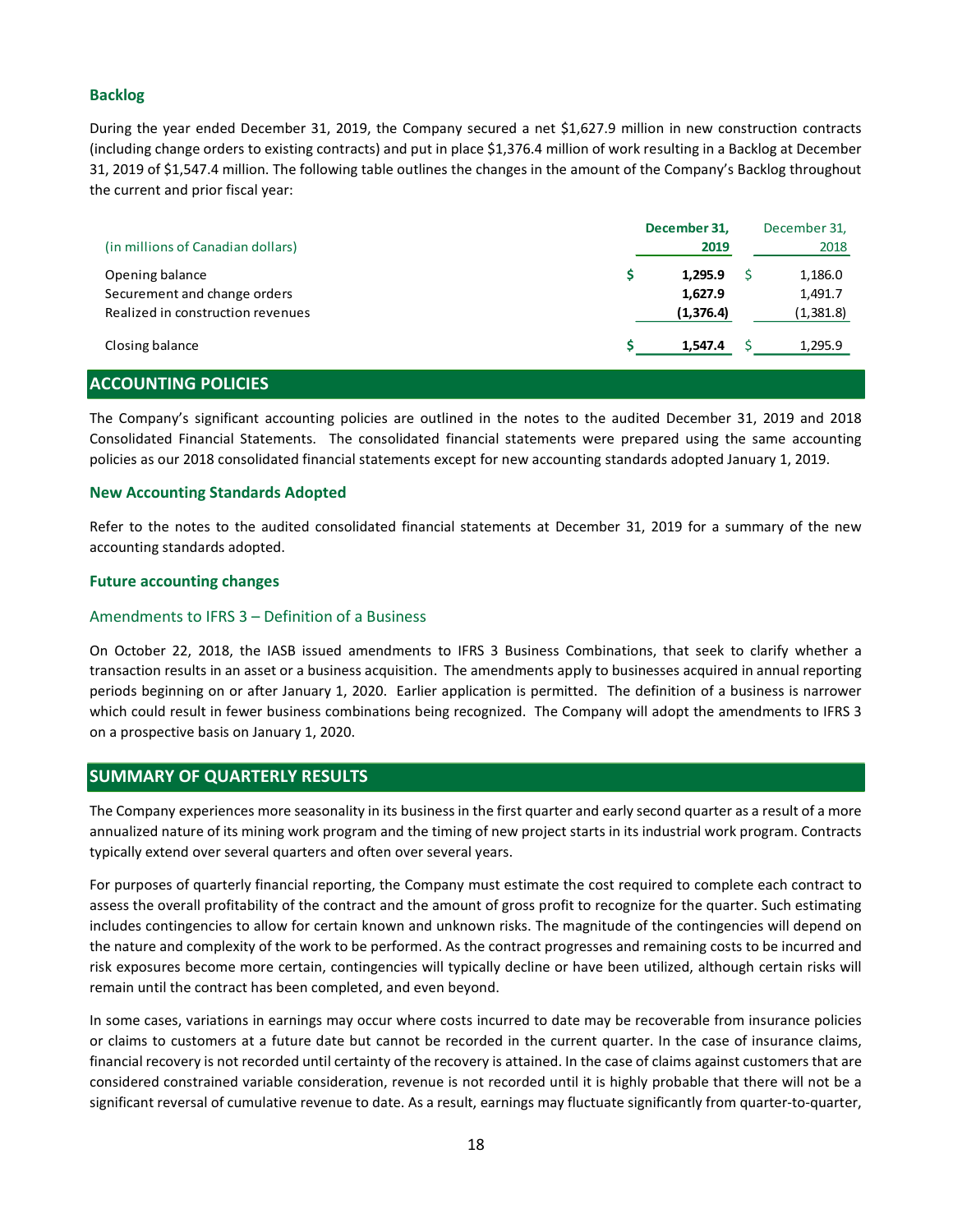#### (in thousands of Canadian dollars, except per share amounts)

| depending on whether large and/or complex contracts are completed or nearing completion during the quarter, or have<br>been completed in a prior quarter, and may fluctuate based on timing of resolution of claims.<br>There are also several other factors that can affect the Company's revenues and profit from quarter-to-quarter. These | include the timing of contract awards, the value of subcontractor billings and project scheduling. Management does not |                        |         |          |                |                |         |
|-----------------------------------------------------------------------------------------------------------------------------------------------------------------------------------------------------------------------------------------------------------------------------------------------------------------------------------------------|------------------------------------------------------------------------------------------------------------------------|------------------------|---------|----------|----------------|----------------|---------|
| believe that any individual factor is responsible for changes in revenue from quarter-to-quarter, except for seasonality in<br>the first quarter of each year.                                                                                                                                                                                |                                                                                                                        |                        |         |          |                |                |         |
|                                                                                                                                                                                                                                                                                                                                               |                                                                                                                        |                        |         |          | 2019           |                |         |
| (in thousands of Canadian dollars, except per share amounts)                                                                                                                                                                                                                                                                                  | Q <sub>2</sub><br>Q1                                                                                                   | 2018<br>Q <sub>3</sub> | Q4      | Q1       | Q <sub>2</sub> | Q <sub>3</sub> | Q4      |
| Revenue                                                                                                                                                                                                                                                                                                                                       | 294,422                                                                                                                | 320,126<br>381,382     | 385,854 | 261,777  | 315,428        | 378,591        | 420,612 |
| Net income (loss)                                                                                                                                                                                                                                                                                                                             | (6,408)                                                                                                                | (5, 344)<br>4,360      | 6,379   | (6, 466) | 1,001          | 6,782          | 8,167   |

# FINANCIAL CONDITION, CAPITAL RESOURCES AND LIQUIDITY

|                                      | December 31, | December 31, |
|--------------------------------------|--------------|--------------|
| (in thousands of Canadian dollars)   | 2019         | 2018         |
| Cash and cash equivalents            | 180,334      | 158,920      |
| Non-cash working capital             | (99, 831)    | (88, 705)    |
| Working capital                      | 80,503       | 70,215       |
| Non-current loans and borrowings     | 34,738       | 19,047       |
| Non-current right-of-use liabilities | 23,075       | 5,706        |
| Shareholders' equity                 | 127,720      | 136,229      |

The Company believes it has adequate amounts of both working capital and equity and expects to be able to maintain its current dividend rate. As a component of working capital, the Company maintains a balance of cash and cash equivalents. At December 31, 2019, this balance amounted to \$180.3 million. Included in cash and cash equivalents was \$134.0 million of cash in special purpose joint operation bank accounts (\$43.2 million at December 31, 2018).

Non-cash working capital was in a net liability position of \$99.8 million at December 31, 2019, compared to a net liability position of \$88.7 million at December 31, 2018. This increase in the net liability position utilized \$11.1 million of cash in the year. The use of cash is consistent with the Company's expectations as the mix of revenue related to self-perform industrial work program has increased throughout the year, which typically increases non-cash working capital.

The non-cash working capital position fluctuates significantly in the normal course of business from period to period, primarily due to the timing of differences between the settlement of payables due to subcontractors and suppliers, billings and collection of receivables from clients, and the timing in the settlement of income taxes payable. The Company's cash balances absorb these fluctuations with no net impact to the Company's net working capital position or ability to access contract surety support. The Company believes it has sufficient working capital to support its current and projected contract requirements.

## Credit Facilities

The Company has several credit facilities available to access in order to support the issuance of letters of credit, finance future capital expenditures and finance the day-to-day operations of the business.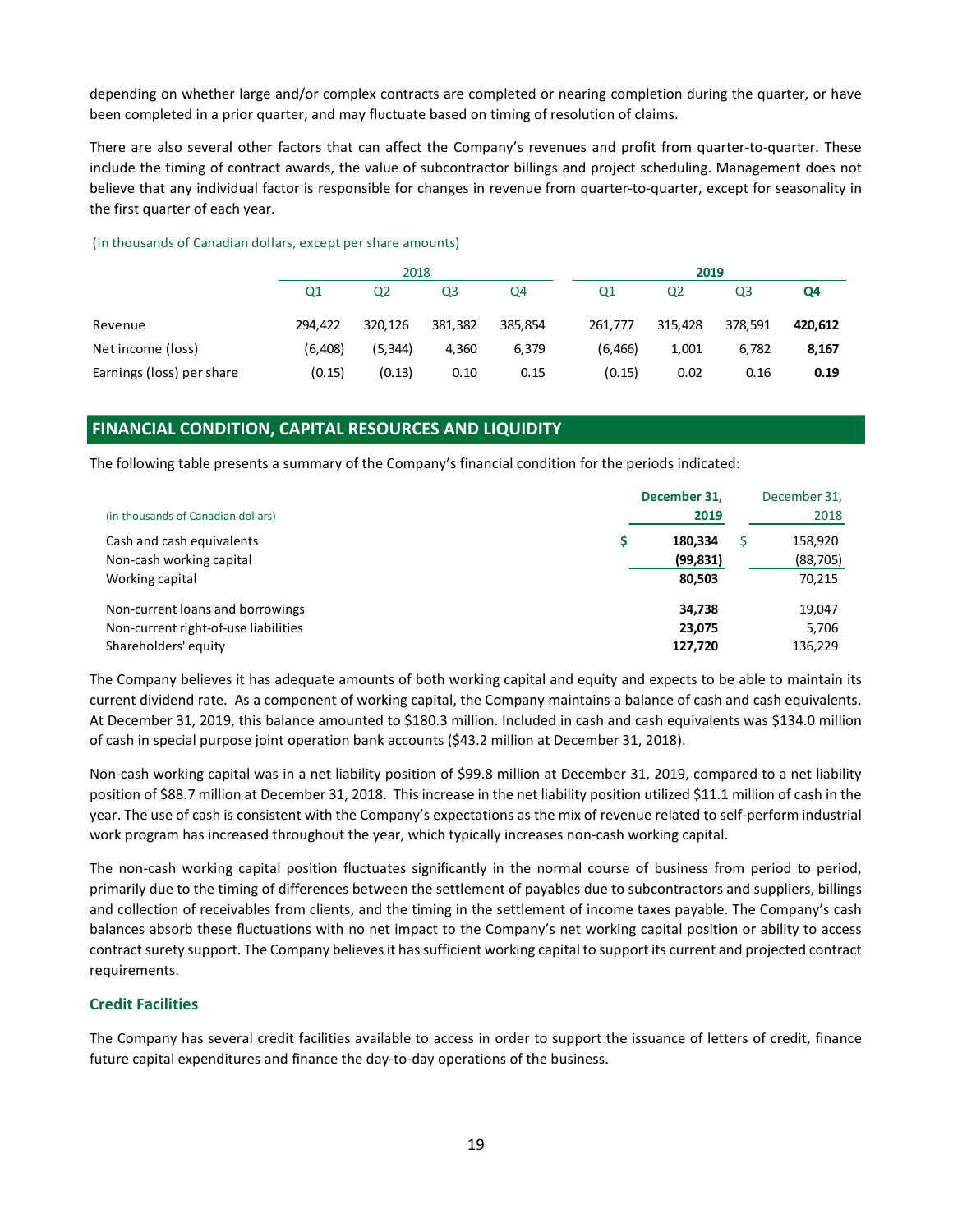# Operating Credit Facilities

### Committed revolving operating credit facilities

The Company has a committed revolving credit facility of up to \$85.0 million, with a Canadian chartered bank. The facility matures December 31, 2022. This facility may be used in the normal course of business for general working capital purposes, to issue non-collateralized letters of credit, and to fund future capital expenditures and qualifying permitted acquisitions. At December 31, 2019, the Company has \$28.5 million in letters of credit outstanding (December 31, 2018 - \$24.3 million) and has drawn \$15.0 million on this facility (December 31, 2018 - \$15.0 million). The \$15.0 million draw is presented as long-term loans and borrowings on the Company's statement of financial position. At December 31, 2019, the Company was in compliance with the working capital, minimum equity and debtto-equity covenants of this facility.

#### Committed revolving term loan facility

The Company has a committed revolving term loan facility totalling \$35.0 million for the purpose of financing acquisitions and for working capital advances in support of major projects. The facility matures on December 31, 2021. As of December 31, 2019, the Company has drawn \$10.0 million (December 31, 2018 - \$nil) on the facility. Borrowings under the facility bear interest at a rate per annum equal to the Canadian prime rate plus a spread. A commitment fee that varies depending on certain consolidated financial ratios is due on the unutilized portion of the facility. At December 31, 2019, the Company was in compliance with the working capital, minimum equity and debt-to-equity covenants of this facility.

## Letters of Credit Facilities

The Company has available \$80.0 million of demand facilities used primarily to support the issuance of letters of credit. All letters of credit issued under these facilities are supported by the pledge of Company-owned financial instruments, including cash. At December 31, 2019, the Company has \$6.6 million in letters of credit outstanding on this facility (December 31, 2018 - \$8.5 million).

The Company has available a facility with Export Development Canada (EDC) to support the issuance of contract performance security letters of credit issued by financial institutions on behalf of the Company. The Company can use this facility only when letters of credit have been issued as contract security for projects that meet the EDC mandate to provide financial support for Canadian exports abroad.

Letters of credit are typically issued to support the Company's performance obligations relating to PPP and other major construction projects. The following table outlines the amount of the credit facilities, the amount of issued letters of credit and the amount of collateral pledged in support of the outstanding letters of credit: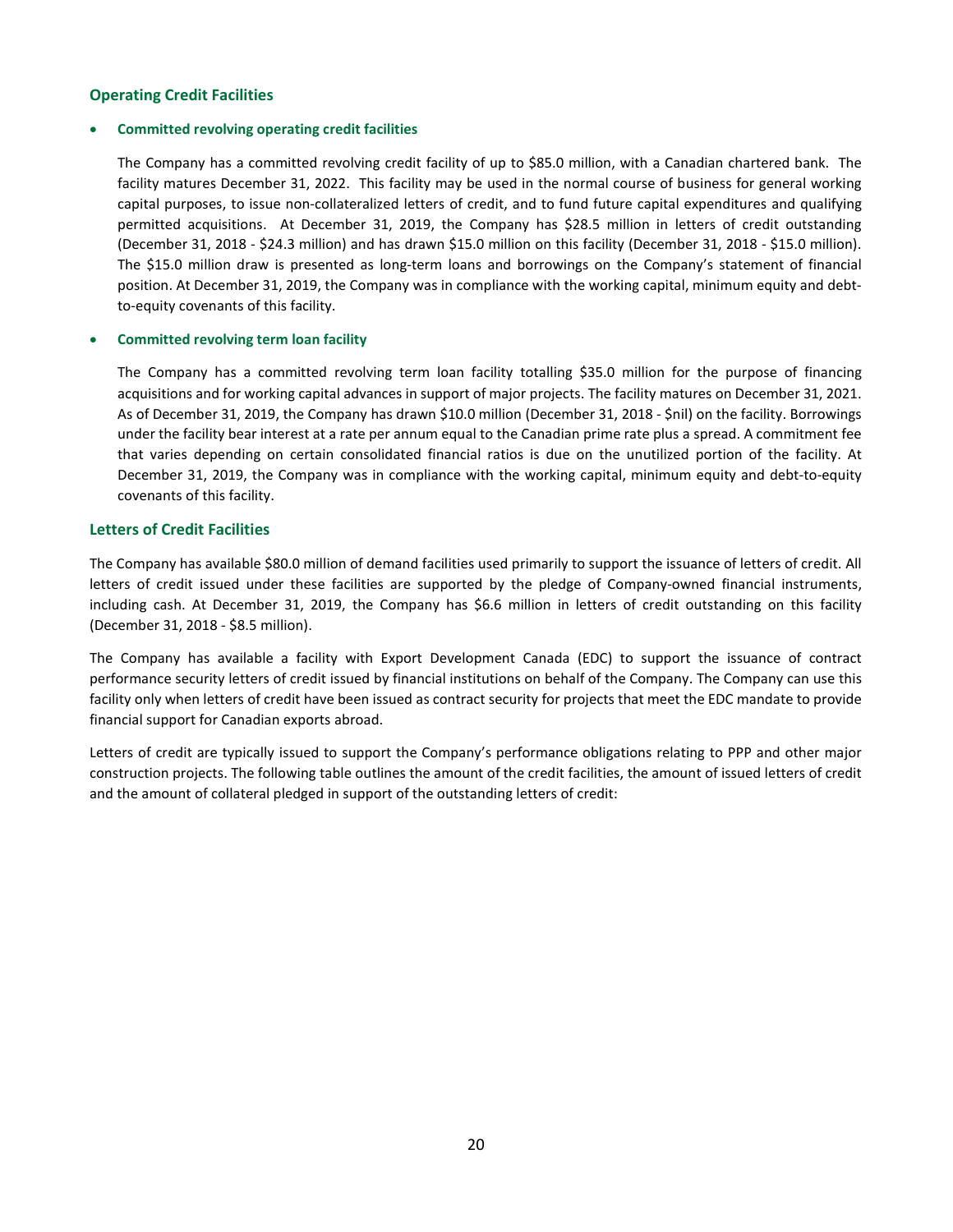|                                                                             | December 31,            | December 31, |
|-----------------------------------------------------------------------------|-------------------------|--------------|
| (in thousands of Canadian dollars)                                          | 2019                    | 2018         |
| Committed revolving operating credit facility                               | \$<br>85,000 \$         | 85,000       |
| Letters of credit issued from committed revolving operating credit facility | 28,504                  | 24,291       |
| Drawn from committed revolving operating credit facility                    | 15,000                  | 15,000       |
| Available committed revolving operating credit facility                     | 41,496                  | 45,709       |
| Committed revolving term loan facility                                      | \$<br>35,000 \$         | 35,000       |
| Drawn from committed revolving term loan facility                           | 10,000                  |              |
| Available committed revolving term loan facility                            | 25,000                  | 35,000       |
| Letters of credit facilities                                                | 80,000                  | 80,000       |
| Letters of credit issued from letters of credit facilities                  | 6,559                   | 8,468        |
| <b>Available letters of credit facilities</b>                               | \$<br>73,441 \$         | 71,532       |
| Collateral pledged to support letters of credit                             | \$<br>139 $\frac{1}{2}$ | 2,645        |
| Guarantees provided by EDC                                                  | \$<br>6,421 \$          | 5,948        |

## Equipment Financing

The Company and its subsidiaries have term credit facilities of up to \$35.0 million to be used to finance equipment purchases. Borrowings under the facilities are secured with a first charge on the equipment being financed. As of December 31, 2019, there is \$12.4 million outstanding on the facilities (December 31, 2018 - \$6.7 million). Interest on the facilities can be charged at a fixed rate based on the Bank of Canada bond rate plus a spread. Interest is paid monthly in arrears.

## Loans and Borrowings and ROU Liabilities

| arrears.                                                                                                                                                                                                                                                                                                                                                                                                                                                                              |                 |            |                   |             |            |            |  |
|---------------------------------------------------------------------------------------------------------------------------------------------------------------------------------------------------------------------------------------------------------------------------------------------------------------------------------------------------------------------------------------------------------------------------------------------------------------------------------------|-----------------|------------|-------------------|-------------|------------|------------|--|
| In addition, subsidiaries of the Company have equipment acquisition operating lease lines of credit for \$31.8 million<br>(December 31, 2018 - \$32.5 million) with the financing arms of several major heavy equipment suppliers to finance the<br>purchase of equipment. At December 31, 2019, the Company has used \$11.7 million under these facilities (December 31,<br>2018 - \$6.6 million). The Company's total lease commitments are outlined under Contractual Obligations. |                 |            |                   |             |            |            |  |
| At December 31, 2019, the Company was in compliance with all debt covenants relating to its operating and equipment<br>operating lease lines of credit.                                                                                                                                                                                                                                                                                                                               |                 |            |                   |             |            |            |  |
| <b>Loans and Borrowings and ROU Liabilities</b>                                                                                                                                                                                                                                                                                                                                                                                                                                       |                 |            |                   |             |            |            |  |
| In 2019, the Company entered new fixed-rate term loans for \$24.5 million and added \$10.8 million of ROU liabilities relating<br>to equipment and property leases. The Company made \$5.1 million in principal repayments for loans and borrowings and<br>\$7.6 million for principal repayments to ROU liabilities.                                                                                                                                                                 |                 |            |                   |             |            |            |  |
| The following table provides details of outstanding loans and borrowings and ROU liabilities as at December 31, 2019, and<br>principal repayments due over the next five years and beyond, excluding the amortization of debt financing costs and non-<br>recourse project financing:                                                                                                                                                                                                 |                 |            |                   |             |            |            |  |
|                                                                                                                                                                                                                                                                                                                                                                                                                                                                                       |                 |            |                   |             |            | Year 5 and |  |
| (in thousands of Canadian dollars)                                                                                                                                                                                                                                                                                                                                                                                                                                                    | <b>Amount</b>   | Year 1     | Year <sub>2</sub> | Year 3      | Year 4     | beyond     |  |
| Loans and borrowings                                                                                                                                                                                                                                                                                                                                                                                                                                                                  | 40,621 \$       | $5,881$ \$ | $15,223$ \$       | $18,491$ \$ | 850 \$     | 176        |  |
| <b>ROU Liabilities</b>                                                                                                                                                                                                                                                                                                                                                                                                                                                                | \$<br>31,100 \$ | $8,024$ \$ | $6,723$ \$        | 4,318 \$    | $3,156$ \$ | 8,879      |  |
|                                                                                                                                                                                                                                                                                                                                                                                                                                                                                       |                 |            |                   |             |            |            |  |
|                                                                                                                                                                                                                                                                                                                                                                                                                                                                                       |                 |            |                   |             |            |            |  |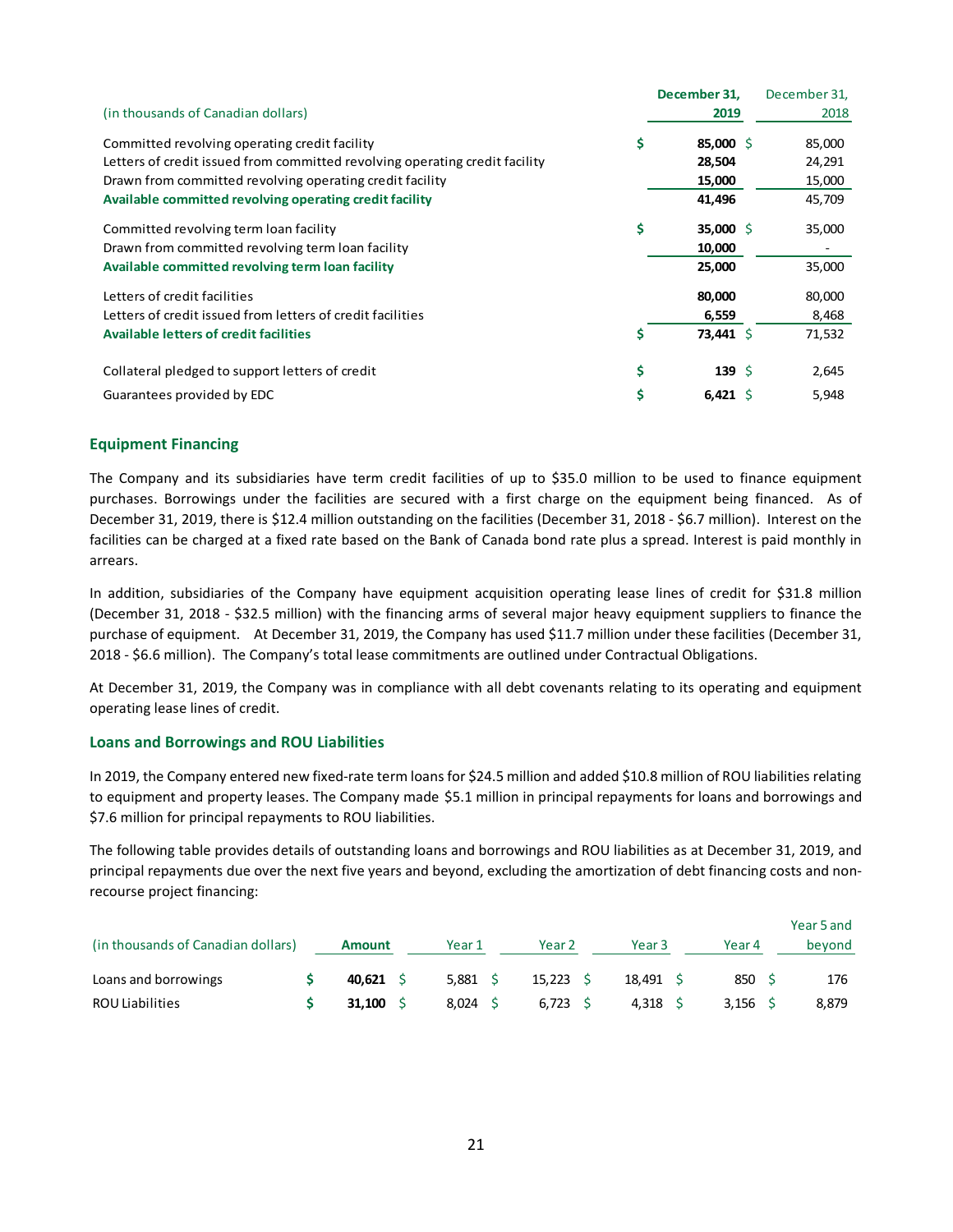# Cash Flow Data

The following table provides an overview of cash flows during the periods indicated:

|                                                           |                            | (unaudited)  |             |           |                         |
|-----------------------------------------------------------|----------------------------|--------------|-------------|-----------|-------------------------|
|                                                           | Quarter ended December 31, |              |             |           | Year ended December 31, |
| (in thousands of Canadian dollars)                        | 2019                       |              | 2018        | 2019      | 2018                    |
| Cash flows from operations before changes in non-cash     |                            |              |             |           |                         |
| working capital                                           | \$<br>$15,525$ \$          |              | $11,045$ \$ | 30,201    | -S<br>12,320            |
| Changes in contract assets - alternative finance projects | (28, 367)                  |              | (2, 384)    | (68, 054) | 66,825                  |
| Changes in non-cash working capital and other             | 67,546                     |              | 77,321      | (223)     | 22,296                  |
| Cash flows from (used in) operating activities            | 54,704                     |              | 85,982      | (38,076)  | 101,441                 |
| Investments in equity accounted entities                  | 112                        |              | (2, 270)    |           | (4,020)                 |
| Capital distributions from equity accounted entities      | 353                        |              | 280         | 1,846     | 1,873                   |
| Additions to property, equipment and intangible assets    | (2,807)                    |              | (2,065)     | (14, 431) | (14, 613)               |
| Proceeds on sale of property and equipment                | 733                        |              | 314         | 2,661     | 3,235                   |
| Purchase of short-term investments                        |                            |              |             |           | (4, 742)                |
| Proceeds on maturity of short-term investments            | 39                         |              |             | 1,705     | 3,107                   |
| Other long-term assets                                    | (283)                      |              | (652)       |           | (861)                   |
| Cash flows used in investing activities                   | (1,853)                    |              | (4, 393)    | (8, 219)  | (16, 021)               |
| Dividends paid on shares                                  | (4, 145)                   |              | (4, 145)    | (16, 582) | (16, 582)               |
| Proceeds from non-recourse project financing              | 29,039                     |              | 3,260       | 72,832    | 24,734                  |
| Repayment of non-recourse project financing               |                            |              |             |           | (76, 474)               |
| Proceeds from loans and borrowings                        | 10,000                     |              | 571         | 24,536    | 14,242                  |
| Repayment of loans and borrowings                         | (1,507)                    |              | (674)       | (5, 113)  | (3, 221)                |
| Repayment of right-of-use liabilities                     | (2,406)                    |              | (740)       | (7,615)   | (3, 513)                |
| Cash flows from (used in) financing activities            | 30,981                     |              | (1,728)     | 68,058    | (60, 814)               |
| Increase in cash and cash equivalents                     | \$<br>83,832               | <sub>S</sub> | 79,861 \$   | 21,763    | 24,606<br>S.            |
| <b>Operating Activities</b>                               |                            |              |             |           |                         |

## Operating Activities

Cash flows from operations before changes in non-cash working capital increased \$17.9 million year-over-year from the \$12.3 million cash generated in 2018 primarily due to the \$10.5 million improvement in net income, a higher non-cash addback for amortization and depreciation of \$4.5 million compared to 2018 and a higher non-cash addback for income tax expense year-over-year of \$4.1 million from 2018. These increases were offset by other non-cash changes of \$1.3 million.

Changes in contract assets – alternative finance projects in 2019 used \$68.0 million of cash. This use of cash was more than offset by the \$72.8 million on proceeds from non-recourse project financing. The activity in 2019 relates to the OPP Modernization Phase 2 alternative finance project. The OPP Modernization project was ramping up construction throughout 2019 and therefore builds up contract assets. In 2018 the \$66.8 million of cash generated by changes in contract assets – alternative finance projects related to the completion (in the second quarter of 2018) and billing of the Avenir Centre alternative finance project.

During 2019, the \$0.2 million decrease in cash from changes in non-cash working capital and other was driven by a \$26.4 million increase in accounts payable, a \$54.5 million increase in contract liabilities and partially offset by a \$94.8 million decrease in accounts receivable. During 2018, the primary drivers of the \$22.3 million increase in cash from the changes in non-cash working capital and other was the \$18.9 million decrease in accounts receivable, a \$6.6 million decrease in contract assets partially offset by a \$2.4 million decrease in contract liabilities. The increase in accounts receivable primarily relates to an alternative finance project that achieved substantial completion and was billed in the third quarter of 2018.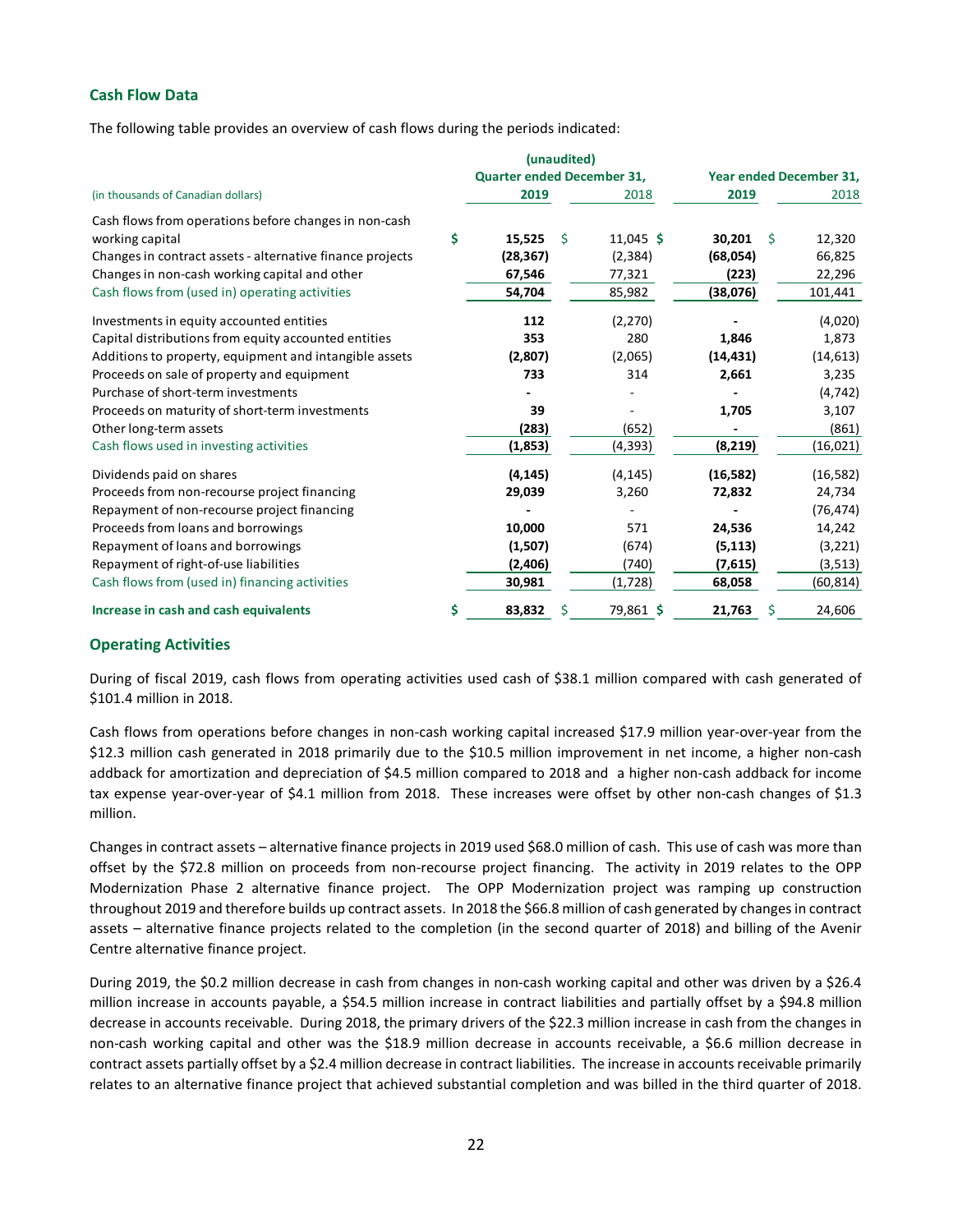Proceeds and repayments of the non-recourse debt relating to alternative finance projects are included in financing activities.

The non-cash working capital position fluctuates significantly in the normal course of business from period to period, primarily due to the timing of differences between the settlement of payables due to subcontractors and suppliers, billings and collection of receivables from clients, and the timing in the settlement of income taxes payable.

#### Investing Activities

During 2019, the Company used \$8.2 million of cash in investing activities compared to the \$16.0 million use of cash in 2018. The Company had minimal requirements to invest in equity accounted entities, a \$4.0 million change. Also, the Company did not purchase any short-term investments in 2019 compared with \$4.7 million used to purchase short-term investments in 2018.

#### Financing Activities

During 2019, the Company generated \$68.1 million of cash from financing activities compared to \$60.8 million used in 2018. The year-over-year changes are primarily driven by activities related to alternative finance projects that are described in operating activities above. The increase in cash generated from financing activities in the current year was primarily a result of the repayment in-full of \$76.5 million of non-recourse project financing in 2018 related to the completion of the Avenir Centre project. In addition, proceeds from non-recourse project financing was \$48.1 million higher than 2018 as the OPP Modernization Phase 2 project progresses through construction, compared to the completion of the Avenir Centre in the first half of 2018. my used \$8.2 million of cash in investing activities compared to the \$16.0 million use of cash in<br>
minimal requirements to invest in equity accounted entities, a \$4.0 million change. Also, the<br>
se any short-term investment 17 minimal requirements to invest in equity accounted entities, a \$4.0 million change. Also, the<br>
se any short-term investments in 2019 compared with \$4.7 million used to purchase short-term<br>
se any short-term investments See any short-term investments in 2019 compared with \$4.7 million used to purchase short-term<br>see any short-term investments in 2019 compared with \$4.7 million used to purchase short-term<br>sepse are primarily driven by acti by generated \$68.1 million of cash from financing activities compared to \$60.8 million used in 2018.<br>
Sees are primarily driven by activities related to alternative finance projects that are described in<br>
1. The increase i My generated \$68.1 million of cash from financing activities compared to \$60.8 million used in 2018.<br>
Ses are primarily driven by activities related to alternative finance projects that are described in<br>
E. The increase in applemented \$68.1 million of cash from financing activities compared to \$60.8 million used in 2018.<br>
E. The increase in positive is elated to alternative finance projects that are described in<br>
E. The increase in cash gene any generated \$68.1 million of cash from financing activities compared to \$60.8 million used in 2018,<br>ges are primarily driven by activities related to alternative finance projects that are described in<br>E. The increase in or generated \$68.1 million of cash from financing activities compared to \$60.8 million used in 2018.<br>
E. The increase in primarily diverto linear that is the complete finance projects that are described in<br>
the increase i

# **DIVIDENDS**

The Company declared monthly eligible dividends on common shares payable on or about the 20th of the month following the month in which the dividend was declared. The following table outlines the dividend history:

| October 1, 2019 | to December 31, 2019  | Ś | 0.0975 |
|-----------------|-----------------------|---|--------|
| uly 1, 2019     | to September 30, 2019 | Ś | 0.0975 |
| April 1, 2019   | to June 30, 2019      | Ś | 0.0975 |
| anuary 1, 2019  | to March 31, 2019     | Ś | 0.0975 |
| October 1, 2018 | to December 31, 2018  | S | 0.0975 |
| uly 1, 2018     | to September 30, 2018 | Ś | 0.0975 |
| April 1, 2018   | to June 30, 2018      | Ś | 0.0975 |
| anuary 1, 2018  | to March 31, 2018     |   | 0.0975 |

# OUTSTANDING COMMON SHARE DATA AND STOCK EXCHANGE LISTING

The Company is authorized to issue an unlimited number of common shares. The Company had a total of 42,516,853 common shares outstanding at December 31, 2019 and December 31, 2018.

At December 31, 2019, 100,000 stock options are outstanding with a weighted average exercise price of \$11.87 per common share. With the approval of the Equity Incentive Plan (EIP) in May 2017, the Board of Directors has resolved to suspend the stock option plan. All outstanding options will continue to vest in accordance with the term of the option and the vesting periods.

The common shares are listed on the Toronto Stock Exchange ("TSX") under the trading symbol BDT.

# CAPABILITY TO DELIVER RESULTS

Productive capacity relates to the financial and non-financial resources available to the Company to execute its strategy and achieve planned results. From a financial perspective, the Company believes it has sufficient working capital and access to operating lines of credit to execute its current operational and growth forecast. The belief is fully explained in sections of this MD&A dealing with financial condition and liquidity.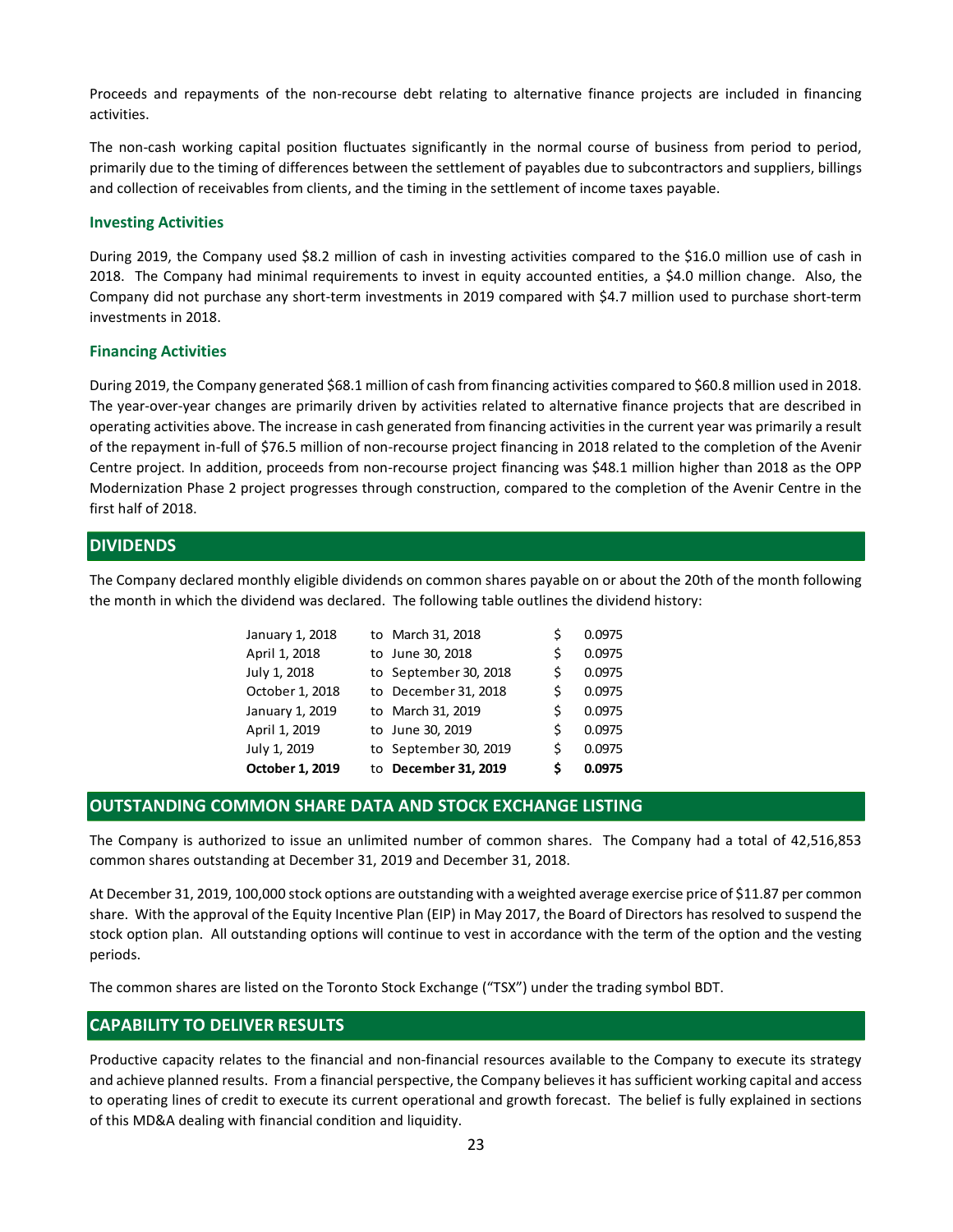# CONTRACTUAL OBLIGATIONS

| senior positions within the Company. The Company's performance management system emphasizes the development of<br>leadership skills. In addition, the Company sponsors internal and external training programs, including the Bird Leadership<br>Academy, the Bird Site Management program and the Taking Flight management training program, to provide a forum for |                          |                 | In addition to financial capacity, the success of the Company is dependent upon the management and leadership skills of<br>senior management. On an annual basis, high-performing candidates are identified for training and progression into more |              |                                 |                            |
|----------------------------------------------------------------------------------------------------------------------------------------------------------------------------------------------------------------------------------------------------------------------------------------------------------------------------------------------------------------------|--------------------------|-----------------|----------------------------------------------------------------------------------------------------------------------------------------------------------------------------------------------------------------------------------------------------|--------------|---------------------------------|----------------------------|
| high-potential candidates to develop their leadership skills.                                                                                                                                                                                                                                                                                                        |                          |                 |                                                                                                                                                                                                                                                    |              |                                 |                            |
| <b>CONTRACTUAL OBLIGATIONS</b>                                                                                                                                                                                                                                                                                                                                       |                          |                 |                                                                                                                                                                                                                                                    |              |                                 |                            |
|                                                                                                                                                                                                                                                                                                                                                                      |                          |                 |                                                                                                                                                                                                                                                    |              |                                 |                            |
| At December 31, 2019, the Company has future contractual obligations of \$583.7 million. Obligations for accounts payable,<br>right-of-use liabilities and loans and borrowings, including principal and estimated interest, over the next five years and<br>thereafter are:<br>(in thousands of Canadian dollars)                                                   | 2020                     | 2021            | 2022                                                                                                                                                                                                                                               | 2023         | <b>2024 and</b><br>thereafter   | <b>Total</b>               |
| Accounts payable                                                                                                                                                                                                                                                                                                                                                     | \$<br>397,042            | 22,881          |                                                                                                                                                                                                                                                    |              |                                 | 419,923                    |
| Non-recourse project financing<br><b>ROU</b> liabilities<br>Loans and borrowings                                                                                                                                                                                                                                                                                     | 87,480<br>8,864<br>6,325 | 7,383<br>15,472 | 4,909<br>18,583                                                                                                                                                                                                                                    | 3,549<br>865 | $\overline{a}$<br>10,135<br>177 | 87,480<br>34,840<br>41,422 |

# OFF BALANCE SHEET ARRANGEMENTS

The Company has recognized assets and liabilities for all leases with a term of more than twelve months, excluding lowvalue assets, in accordance with its adoption of IFRS 16.

Further details of commitments and contingencies are included in Note 23 of the December 31, 2019 consolidated financial statements.

# CRITICAL ACCOUNTING ESTIMATES

The preparation of financial statements requires management to make judgements, estimates and assumptions that affect the application of accounting policies and the reported amounts of revenues, expenses, assets, liabilities and the disclosure of contingent assets and liabilities at the reporting date. Uncertainty about these assumptions and estimates could result in a material adjustment to the carrying amount of an asset or liability and/or the reported amount of revenue and expense in future periods. Estimates and underlying assumptions are reviewed on an ongoing basis. Revisions to accounting estimates are recognized in the period in which the estimates are revised, and any future periods affected.

## Revenue and gross profit recognition

Construction revenue, construction costs, deferred revenue and contract assets are based on estimates and judgements used in determining contract revenue and contract costs to determine the stage of completion for a particular construction project, depending on the nature of the construction project, as more fully described in the revenue recognition policy included in the notes to the Company's annual financial statements. To determine the estimated costs to complete construction projects, assumptions and estimates are required to evaluate issues related to schedule, material and labour costs, labour productivity, changes in contract scope and subcontractor costs. Due to the nature of construction, estimates can change significantly from one accounting period to the next.

The value of many construction contracts increases over the duration of the construction period. Change orders may be issued by our clients to modify the original contract scope of work or conditions. In addition, there may be disputes or claims regarding additional amounts owing as a result of changes in contract scope, delays, additional work or changed conditions. Construction work related to a change order or claim may proceed and costs may be incurred in advance of final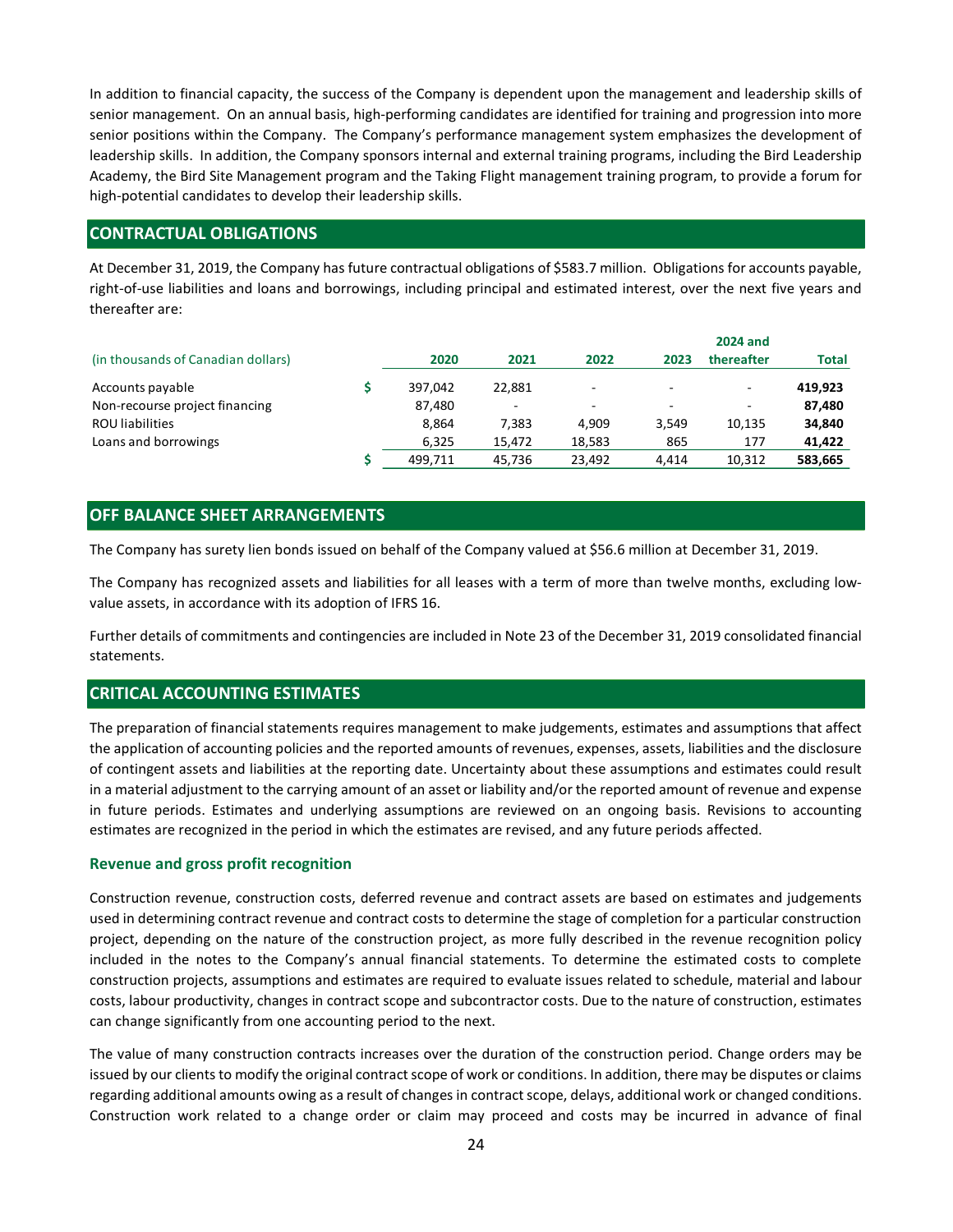determination of the value of the change order. As many change orders and claims may not be settled until the end of the construction project, significant increases or decreases in revenue and income may arise during any particular accounting period, applying the new revenue recognition policy under IFRS 15.

### **Provisions**

Provisions involve the use of estimates, as determined by management. Estimates and assumptions are required to determine when to record and measure a provision in the financial statements for legal and warranty claims. The outcomes can differ significantly from the estimates used in preparing the financial statements resulting in required adjustments to expenses and liabilities.

### Asset impairments

Impairment testing is performed annually or earlier, if a triggering event occurs, for indefinite-lived intangible assets and goodwill resulting from business combinations, by comparing the recoverable amount of the cash generating unit ("CGU"), or groups of CGUs to its carrying amount. The recoverable amount of the CGU is determined based on a value in use calculation. There is significant amount of uncertainty with respect to the estimates of recoverable amounts of the CGUs' assets given the necessity of making key economic projections which employ the following key assumptions: future cash flows, growth opportunities, including economic risk assumptions, estimates of achieving key operating metrics and the discount rate.

# CONTROLS AND PROCEDURES

#### Disclosure Controls and Procedures

Based on their evaluations as of December 31, 2019, the President and Chief Executive Officer ("CEO") and the Chief Financial Officer ("CFO") have concluded that the Company's disclosure controls and procedures are effective in providing reasonable assurance that information relating to the Company which is required to be disclosed in reports filed under provincial and territorial securities legislation is accumulated, summarized and communicated to the Company's senior management, including the CEO and the CFO of the Company, as appropriate, to allow timely decisions regarding required disclosure.

## Internal Control over Financial Reporting

The Company's management is responsible for designing and maintaining adequate internal control over financial reporting for the Company. All internal control systems, no matter how well designed, have inherent limitations; therefore, even those systems determined to be effective can provide only reasonable assurance with respect to financial statement preparation and presentation.

As of December 31, 2019, under the supervision of and with the participation of management, including the CEO and CFO, internal controls over financial reporting have been designed to provide reasonable assurance regarding the reliability of financial reporting and the preparation of the consolidated financial statements for external purposes in accordance with IFRS.

As of December 31, 2019, under the supervision of and with the participation of management, including the CEO and CFO, the Company has evaluated the effectiveness of internal controls over financial reporting and determined that the internal controls over financial reporting are operating as intended.

There have been no material changes in the Company's internal control over financial reporting during the year ended December 31, 2019 that materially affected, or are reasonably likely to materially affect, the Company's internal control over financial reporting.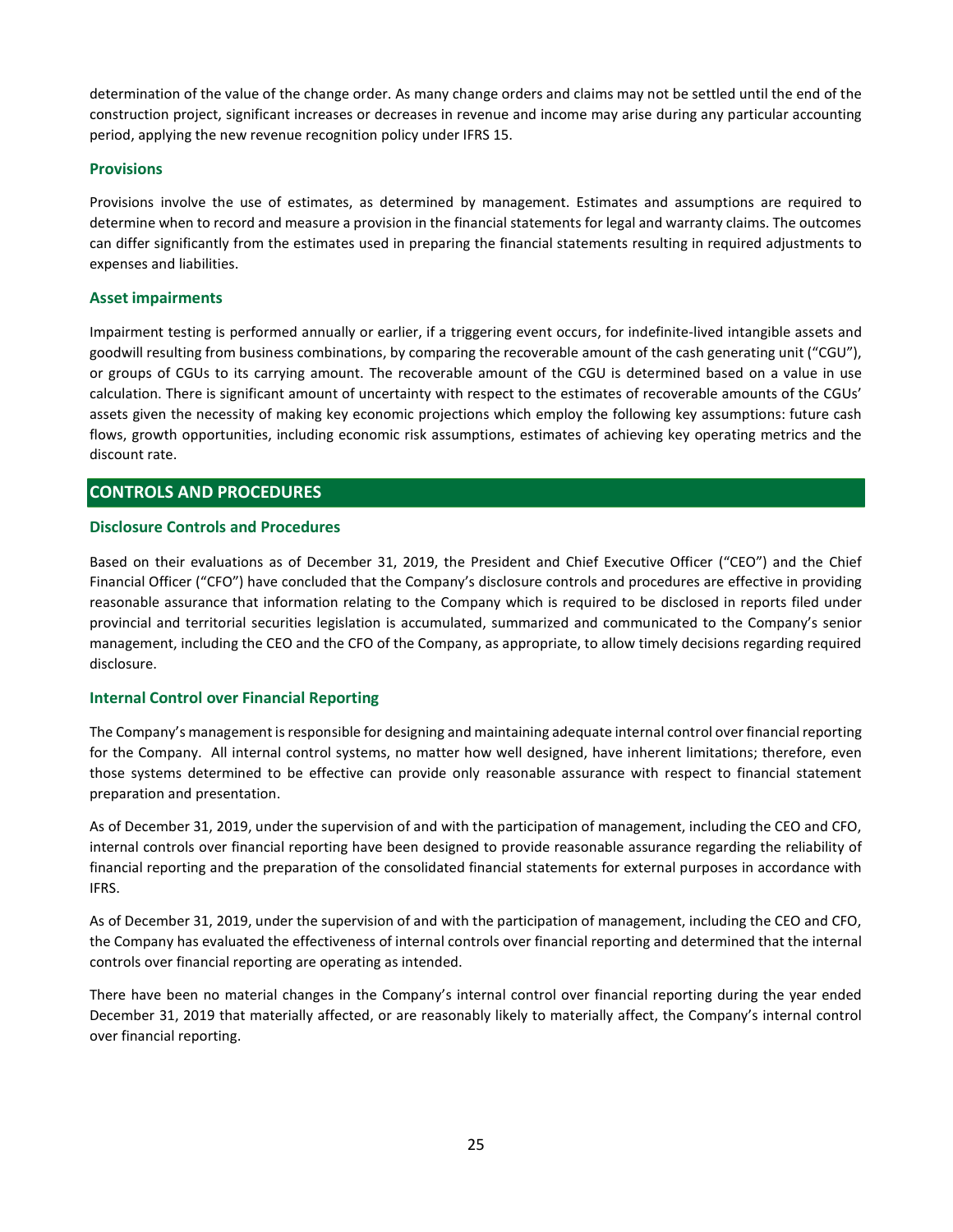# RISKS RELATING TO THE BUSINESS

The following discussion addresses the more significant risk factors relating to the business. For a detailed discussion of all risk factors relating to the business, refer to the Company's most recently filed Annual Information Form dated March 10, 2020, which is available through the System for Electronic Document Analysis and Retrieval (SEDAR) at www.sedar.com.

#### Ability to Hire and Retain Qualified and Capable Personnel

The success of Bird is highly influenced by the efforts of key management, technical, project and business development personnel. The loss of the services of any of Bird's key management personnel could negatively impact Bird. The future success of Bird also depends heavily on its ability to attract, retain and develop high-performing personnel in all areas of its operations.

Most firms throughout the construction industry face this challenge and, accordingly, competition for professional staff is intense. If Bird ceases to be seen by current and prospective employees as an attractive place to work, it could experience difficulty in hiring and retaining an adequate level of qualified staff. This could have an adverse effect on current operations of Bird and would limit its prospects and impair its future success.

#### Economy and Cyclicality

Activity within the construction industry is generally tied to the state of the economy. Thus, in periods of strong economic growth, capital spending will generally increase and there will be more and better quality opportunities available within the construction industry. Investment decisions by our clients are based on long-term views of the economic viability of their current and future projects, sometimes based upon the clients' view of the long-term prices of commodities which are influenced by many factors. If our clients' outlook for their current and future projects is not favourable, this may lead them to delay, reduce or cancel capital project spending and may make them more sensitive to construction costs. A prolonged downturn in the economy could impact Bird's ability to generate new business or maintain a backlog of contracts with acceptable margins to sustain Bird through such downturns.

As noted above, Bird attempts to insulate itself in various ways from the effects of negative economic conditions through diversification of the sources of the Company's earnings; however, there is no assurance that these methods will be effective in insulating Bird from a downturn in the economy. Furthermore, as a result of increased demand in certain regions or industry sectors, the Company has, in the past, earned above-average margins on particular projects. There is also no assurance that above-average margins that may have been generated on historical contracts can be generated in the future.

The Company has a 50% interest in Stack, which is based in China. There is uncertainty around how the recent geopolitical tensions between China and Canada may affect the Company's investment.

In addition, there is uncertainty around how the recent public health crisis created by COVID-19 that surfaced in Wuhan, Hubei Province, China may affect the Company, including our contractual commitments, supply chain and labour force. Generally, to the extent that a severe public health emergency negatively affects the economy due to availability of labour or impacts to the supply chain, Bird's business may also be affected.

#### PPP Project Risk

Bird is active in the PPP market. Bird's role in these projects is typically to provide design-build services to a concession that is formed to provide design, construction, financing, and management and/or operations to a public authority. Typical in the design-build contract format are performance guarantees and design-build risks. Moreover, the performance guarantees on PPP projects often include responsibility for the energy performance of the facility and achievement of environmental standards. If Bird fails to meet the required standards, it may be liable for substantial penalties and damages.

The PPP design-build contracts entered into by Bird also typically require Bird to pay significant liquidated damages and/or other penalties and damages if the projects are not completed on schedule.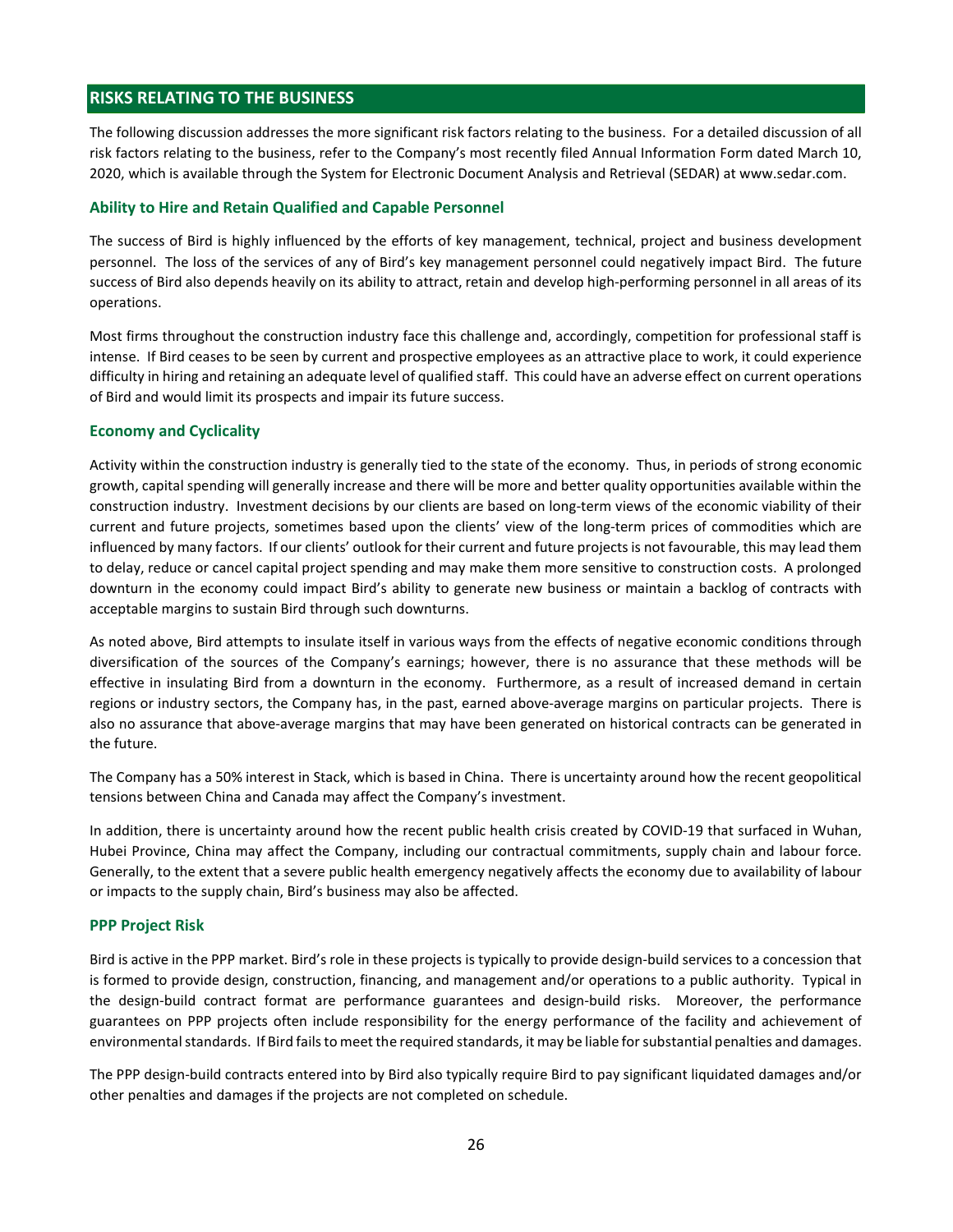The PPP procurement model also typically results in the transfer of certain risks to the contractor beyond what would be the case for a similar facility under a conventionally non-PPP procurement model. These include responsibility and potential liability for matters such as changes in law and certain force majeure and delay events. In addition, if Bird's contract was terminated for cause, the Company would be exposed to substantial liability for breakage costs to the concession and its lenders.

The security required to support the obligations that the Company undertakes on these projects typically includes substantial letters of credit which may be drawn upon in the event the Company fails to meet its obligations.

### Design Risks

While many contracts entered into by Bird are for construction or construction services only, certain contracts are undertaken on a design-build basis, under which Bird is responsible for both design and construction of the project, which adds design risk assumed by Bird. While Bird subcontracts all of the design scope in such design-build contracts to reputable designers, there is generally not a full transfer of design-related risks. These risks include design development and potential resulting scope creep, delays in the design process that may adversely affect the overall project schedule, and design errors and omissions.

To manage these risks, Bird manages and oversees the design process, coordinates the design deliverables with the construction process and, for significant design-build projects, purchases errors and omissions insurance.

#### Ability to Secure Work

Bird generally secures new contracts either through a competitive bid process or through negotiation. Awards in both the public and private sectors are generally based upon price, but are also influenced and sometimes formally based on other factors, such as the level of services offered, safety record, construction schedule, design (if applicable), project personnel, the consortium, joint venture and subcontractor team, prior experience with the prospective client and/or the type of project, and financial strength including the ability to provide bonds and other contract security.

In order to be afforded an opportunity to bid for large projects and in the PPP market, a strong balance sheet measured in terms of an adequate level of working capital and equity is typically required. Bird operates in markets that are highly competitive and there is constant pressure to find and maintain a competitive advantage. In the current economic climate, competition is intense. This presents significant challenges for the Company. If those competitive challenges are not met, Bird's client base could be eroded or it could experience an overall reduction in profits.

A decline in demand for Bird's services from the private sector could have an adverse impact on the Company if that business could not be replaced within the public sector. A portion of Bird's construction activity relates to governmentfunded institutional projects. Any reduction in demand for Bird's services by the public sector, whether as a result of funding constraints, changing political priorities or delays in projects caused by elections or other factors, could have an adverse impact on the Company if that business could not be replaced within the private sector.

Government-funded projects also typically have long and sometimes unpredictable lead times associated with government review and approval. The time delays associated with this process can constitute a risk to general contractors pursuing these projects. Certain government-funded projects, particularly PPP and alternative finance projects, may also require significant bid costs which can only be recovered if Bird is the successful bidder. A number of governments in Canada have procured a significant value of projects under a PPP and/or alternative finance contract format, which is an attractive market for the Company. A reduction in the popularity of this procurement method or difficulties in obtaining financing for these projects would have negative consequences for Bird.

#### Performance of Subcontractors

Successful completion of a contract by Bird depends, in large part, on the satisfactory performance of its subcontractors who are engaged to complete the various components of the work. Subcontractor defaults tend to increase during depressed market conditions. If subcontractors fail to satisfactorily perform their portion of the work, Bird may be required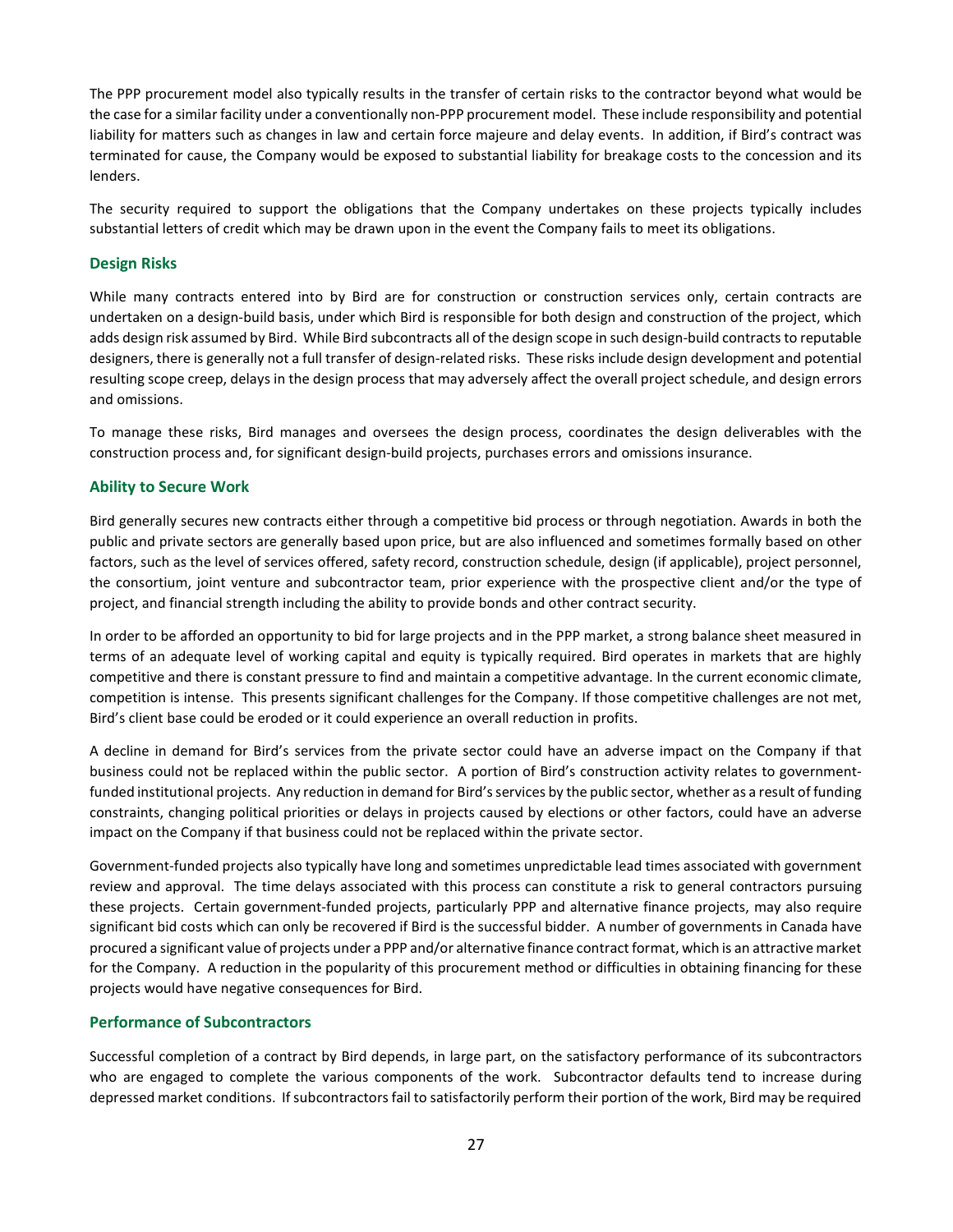to engage alternate subcontractors to complete the work and may incur additional costs. This can result in reduced profits or, in some cases, significant losses on the contract and possible damage to Bird's reputation.

In addition, the ability of Bird to bid for and successfully complete projects is, in part, dependent on the availability of qualified subcontractors and trades people. Depending on the value of a subcontractor's work, Bird may require some form of performance security and achieves this through the use of surety bonds, subcontractor default insurance or other forms of security from the subcontractor to mitigate Bird's exposure to the risks associated with the subcontractor's performance and completion. A significant shortage of qualified subcontractors and trades people or the bankruptcy of a subcontractor could have a material impact on Bird's financial condition and results of operations.

#### Competitive Factors

Bird competes with many international, national, regional and local construction firms. Competitors often enjoy advantages in a particular market that Bird does not have, or they may have more experience or a better relationship with a particular client. On any given contract bid or negotiation, Bird will attempt to assess the level of competitive pressure it may face and it will attempt to neutralize or overcome any perceived advantage that its competitors have. Depending on this assessment, Bird will decide whether or not to pursue a contract. In addition, this assessment bears directly on decisions that Bird will make, including what level of profit can be incorporated into its contract price and what personnel should be assigned to the contract. The accuracy of this assessment and the ability of Bird to respond to competitive factors affect Bird's success in securing new contracts and its profitability on contracts that it does secure.

#### Estimating Costs and Schedules/Assessing Contract Risks

The price for most contracts performed by Bird is based, in part, on cost and schedule estimates that are subject to a number of assumptions. Erroneous assumptions can result in an incorrect assessment of risks associated with a contract or estimates of project costs and schedules that are in error, potentially resulting in lower than anticipated profit or significant loss. All significant cost and schedule estimates are reviewed by senior management prior to tender submission in an attempt to mitigate these risks.

#### Maintaining Safe Work Sites

Despite the Company's efforts to minimize the risk of safety incidents, they can occur from time to time and, if and when they do, the impact on Bird can be significant. Bird's success as a general contractor is highly dependent on its ability to keep its construction work sites and offices safe and any failure to do so can have serious impact on the personal safety of its employees and others. In addition, it can expose Bird to contract termination, fines, regulatory sanctions or even criminal prosecution.

Bird's safety record and worksite safety practices also have a direct bearing on its ability to secure work, particularly in the industrial sector. Certain clients will not engage particular contractors to perform work if their safety practices do not conform to predetermined standards or if the general contractor has an unacceptably high incidence of safety infractions or incidents.

Bird adheres to very rigorous safety policies and procedures which are continually reinforced on its work sites and offices. Management is not aware of any pending health and safety legislation or prior incidents which would be likely to have a material impact on any of Bird's operations, capital expenditure requirements, or competitive position. Nevertheless, there can be no guarantee with respect to the impact of future legislation or incidents.

## Accuracy of Cost to Complete Estimates

As Bird performs each construction contract, costs are continuously monitored against the original cost estimates. On at least a quarterly basis, a detailed estimate of the costs to complete a contract is compiled by Bird. These estimates are an integral part of Bird's process for determining construction revenues and profits and depend on cost data collected over the duration of the project as well as the judgments of Bird's field and office personnel. To the extent that the costs to complete estimates are based on inaccurate or incomplete information, or on faulty judgments, the accuracy of reported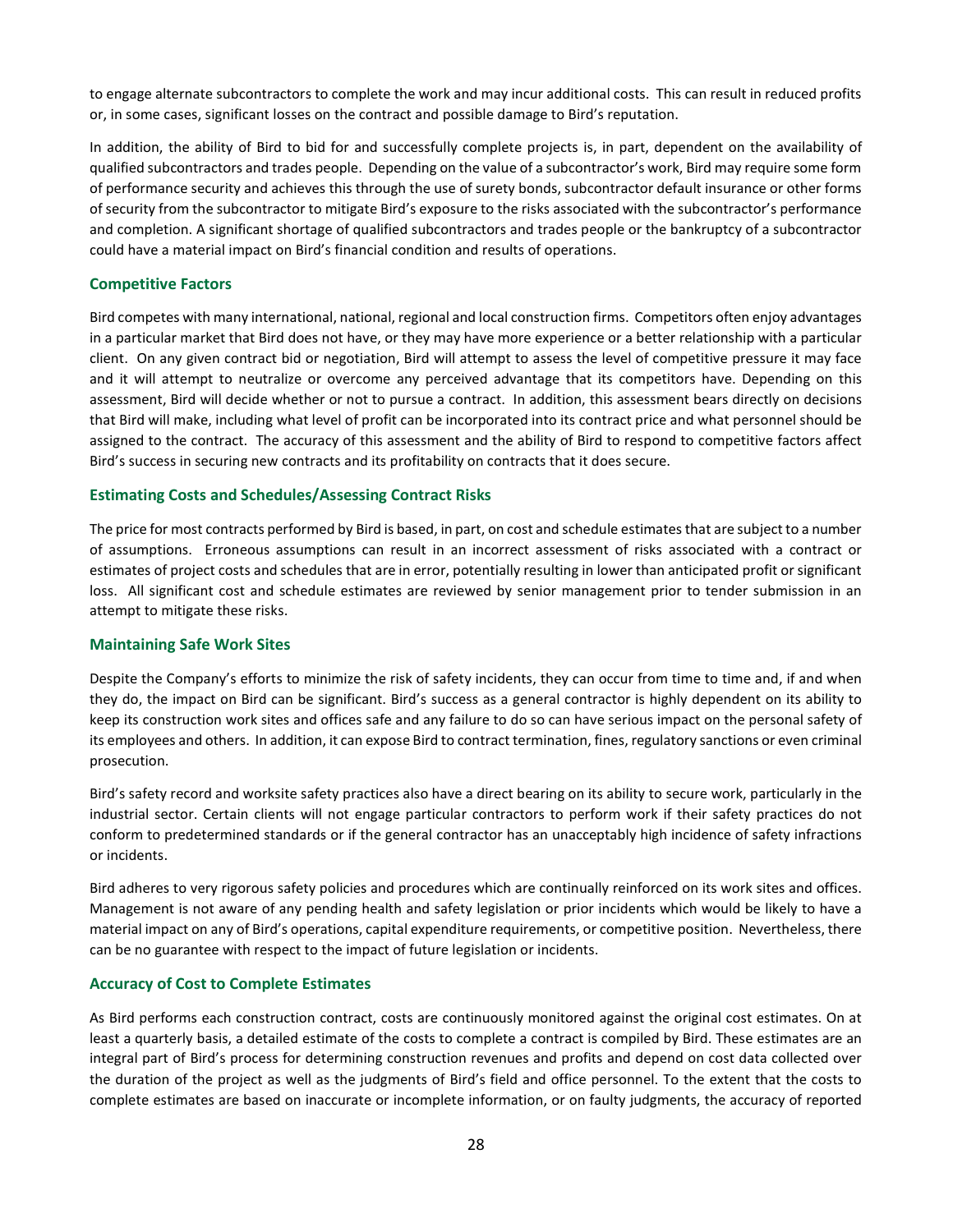construction revenues and profits can be compromised. Bird has adopted many internal control policies and procedures aimed at mitigating exposure to this risk.

#### Work Stoppages, Strikes and Lockouts

Bird is signatory to a number of collective bargaining agreements. Future negotiation of these collective bargaining agreements could increase Bird's operating expenses and reduce profits as a result of increased wages and benefits. Failure to come to an agreement in these collective bargaining negotiations or those of its subcontractors and suppliers or government agencies could result in strikes, work stoppages, lockouts or other work action, and increased costs resulting from delays on construction projects. A strike or other work stoppage is disruptive to Bird's operations and could adversely affect portions of its business, financial position, results of operations and cash flows.

#### Adjustments and Cancellations of Backlog

The performance of the Company in a period depends significantly on the contribution from projects in its backlog. There can be no assurance that the revenues or profits included in backlog at any point in time will be realized. Contract suspensions, reductions and cancellations, which are beyond the control of Bird, do occur from time-to-time in the construction industry. Customers may have the right to suspend, cancel or reduce the scope of their contracts with Bird and, though Bird generally has a contractual right to be reimbursed for certain costs, it typically has no contractual rights to the total revenue or profit that was expected to be derived from such projects. These reductions could have a material adverse impact on future revenues and profitability.

#### Information Systems and Cyber-security Risk

The Company relies on information technology to manage, process, store and transmit electronic information. Complete, accurate, available and secure information is vital to the Company's operations and any compromise in such information could result in improper decision making, inaccurate or delayed operational and/or financial reporting, delayed resolution to problems, breach of privacy and/or unintended disclosure of confidential information. Failure in the completeness, accuracy, availability or security of the Company's information systems, the risk of system interruption or failure during system upgrades or implementation, or a breach of data security could adversely affect the Company's operations and financial results.

In addition, cyber-security incidents relating to the Company's information technology systems may disrupt operations and impact operating results. Cyber-security incidents may occur from a range of techniques, from phishing or hacking attacks to sophisticated malware, hardware or network attacks. While the Company has implemented systems, policies, procedures, practices, hardware and backups designed to prevent and limit the effect of cyber-security attacks, there can be no assurance that these measures will be sufficient to prevent, detect or address the attacks in a timely matter or at all. A successful cyber-attack may allow unauthorized interception, destruction, use or dissemination of the Company's confidential information, which could have a material adverse effect on the business. In the fall of 2019, Bird Construction responded to a cyber incident that resulted in the encryption of Company files. Bird continued to function with no business impact, as management worked with leading cyber security experts to restore access to the affected files. At the time, the Company disclosed the incident on our website and notified appropriate authorities.

# FORWARD-LOOKING INFORMATION

Certain statements included herein which express management's expectations or estimates of future performance may constitute "forward-looking information". The words "believe", "expect", "anticipate", "contemplate", "target", "plan", "intends", and similar expressions identify forward-looking information.

Forward-looking information is necessarily based upon several estimates and assumptions that, while considered reasonable by management, are inherently subject to significant business, economic and competitive uncertainties and contingencies. In particular, this MD&A includes many such forward-looking information and the Company cautions the reader that such forward-looking information involve known and unknown risks, uncertainties and other factors that may